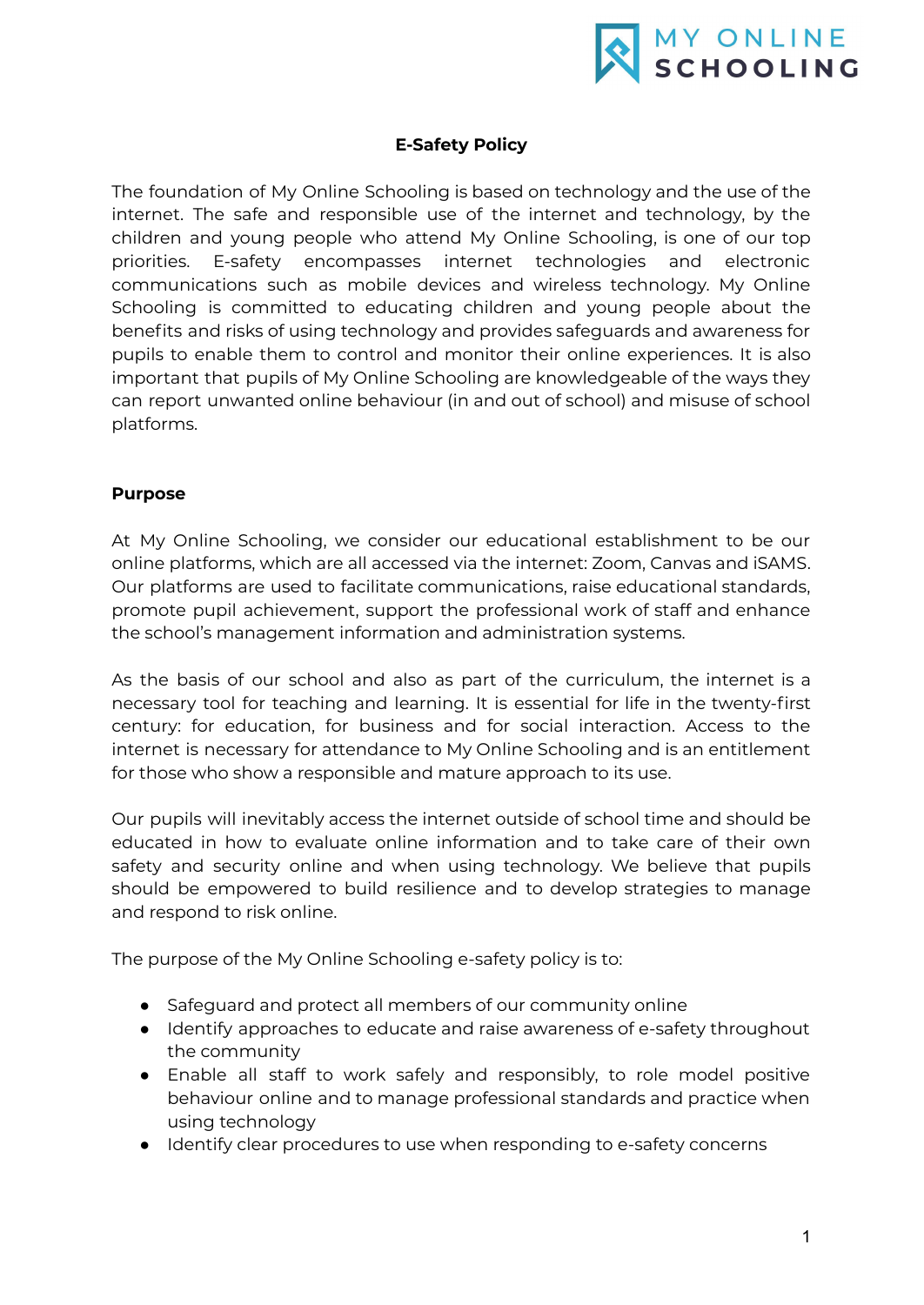My Online Schooling identifies that the issues within the realms of e-safety are considerable; however, these can be broadly categorised into three areas of risk:

- **Content**: being exposed to illegal, inappropriate, harmful material
- **Contact**: being subjected to harmful online interaction with other users
- **Conduct**: personal online behaviour that increased the likelihood of, or causes, harm
- **Commerce** risks such as online gambling, inappropriate advertising, phishing and or financial scams

### **Roles and Responsibilities**

### **a. Senior Leaders**

The school's senior leaders will:

- Ensure that e-safety is viewed as a safeguarding issue and that practice is in line with national recommendations and requirements
- Ensure there are appropriate and up-to-date policies regarding e-safety, including the Behaviour policy, which covers acceptable use of school platforms
- Recommend to families that appropriate filtering systems are in place in the home of the young people who attend lessons
- Ensure that e-safety is embedded in the curriculum, which enables the children and young people to develop an age-appropriate understanding of e-safety
- Support each other in their roles so that they have sufficient time to fulfil their safeguarding responsibilities
- Ensure that there are robust reporting channels for the community to access regarding e-safety concerns including internal and national support
- Audit and evaluate e-safety practice to identify strengths and areas for improvement
- Act as points of contact on all online safeguarding issues and liaise with other members of staff and external agencies, as appropriate
- Work alongside the school's DSL (and/or DDSL) to ensure e-safety is recognised as part of the school's safeguarding responsibilities
- Ensure that members of staff receive up-to-date e-safety training
- Access appropriate training to ensure they recognise the additional risks that pupils with SEN and disabilities may face online
- Keep up-to-date with research, legislation and trends regarding e-safety
- Ensure that e-safety is promoted to parents, carers and families through a variety of approaches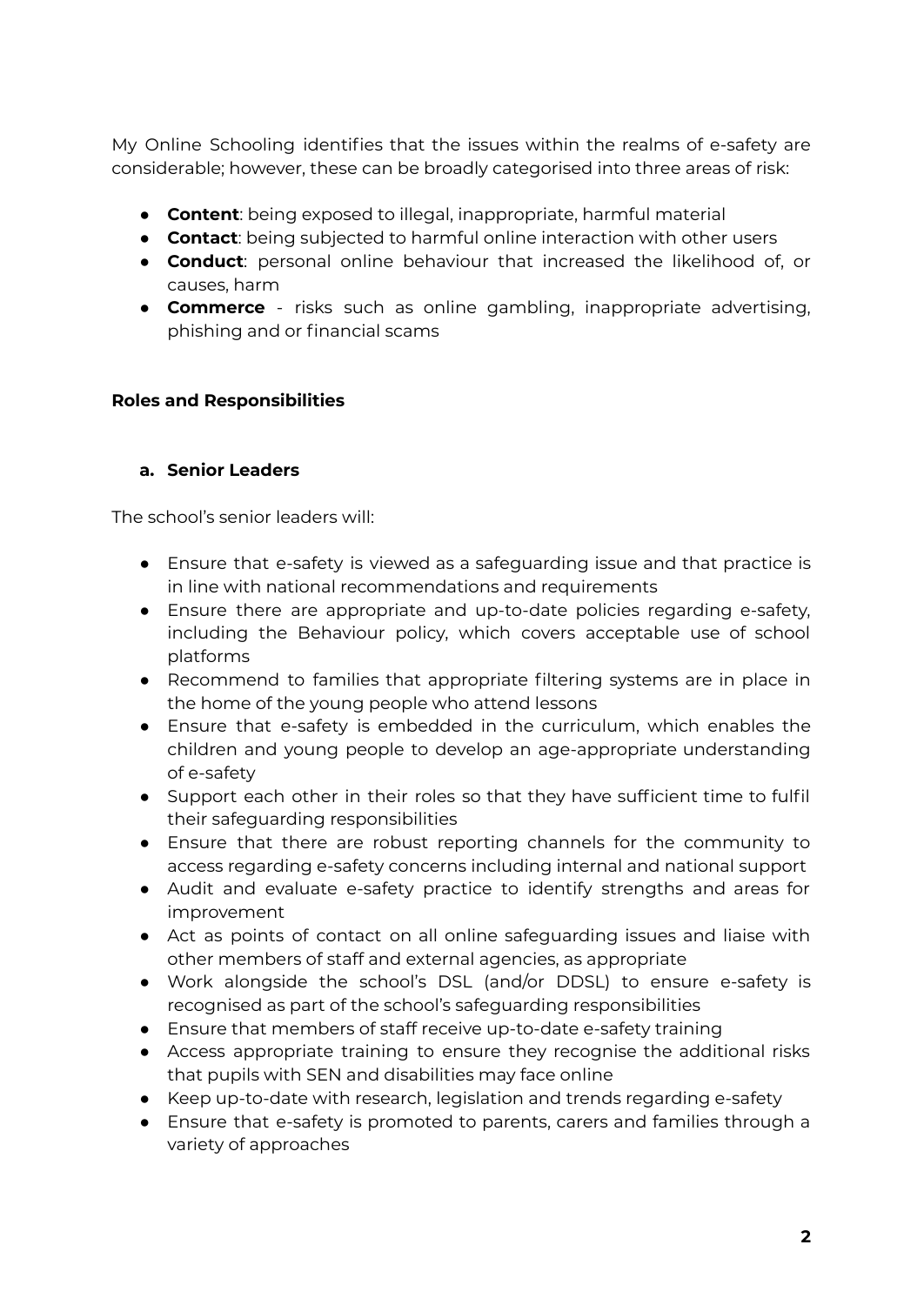- Maintain records of e-safety incidents as well as the actions taken as part of the school's safeguarding procedures
- Monitor e-safety incidents to identify gaps and use this data to update the response, policies and procedures of the school
- Work to ensure the relevant updates are made to the policy, where appropriate

## **b. Individual Staff Members**

It is the responsibility of all members of staff to:

- Read and adhere to the e-safety policy
- Ensure that only authenticated users of My Online Schooling platforms are permitted into live lessons, with no access to 'guests' (unauthenticated users)
- Ensure strong passwords are utilised, two-factor authentication is used where required and passwords are not shared with others
- Ensure passwords are changed regularly and/or when prompted
- Take responsibility for the security of school systems and the data they use or have access to
- Model good practice when using technology and maintain a professional level of conduct in their use of technologies
- Embed e-safety education in curriculum delivery, wherever possible
- Have an awareness of a range of e-safety issues and how they may be experienced by the children and young people
- Identify e-safety concerns and take appropriate action by following the school's safeguarding policies and procedures
- Know when and how to escalate e-safety issues, including signposting the appropriate support
- Take responsibility for professional development in this area

## **c. Pupils**

It is the responsibility of pupils (at a level appropriate to their age and ability) to:

- Engage in age appropriate e-safety education opportunities
- Read and adhere to the rules regarding the use of the school's online platforms
- Safely and responsibly use the Zoom and Canvas to support learning
- Respect the feelings and rights of others online (and offline), in and out of school
- Take responsibility for keeping themselves and others safe online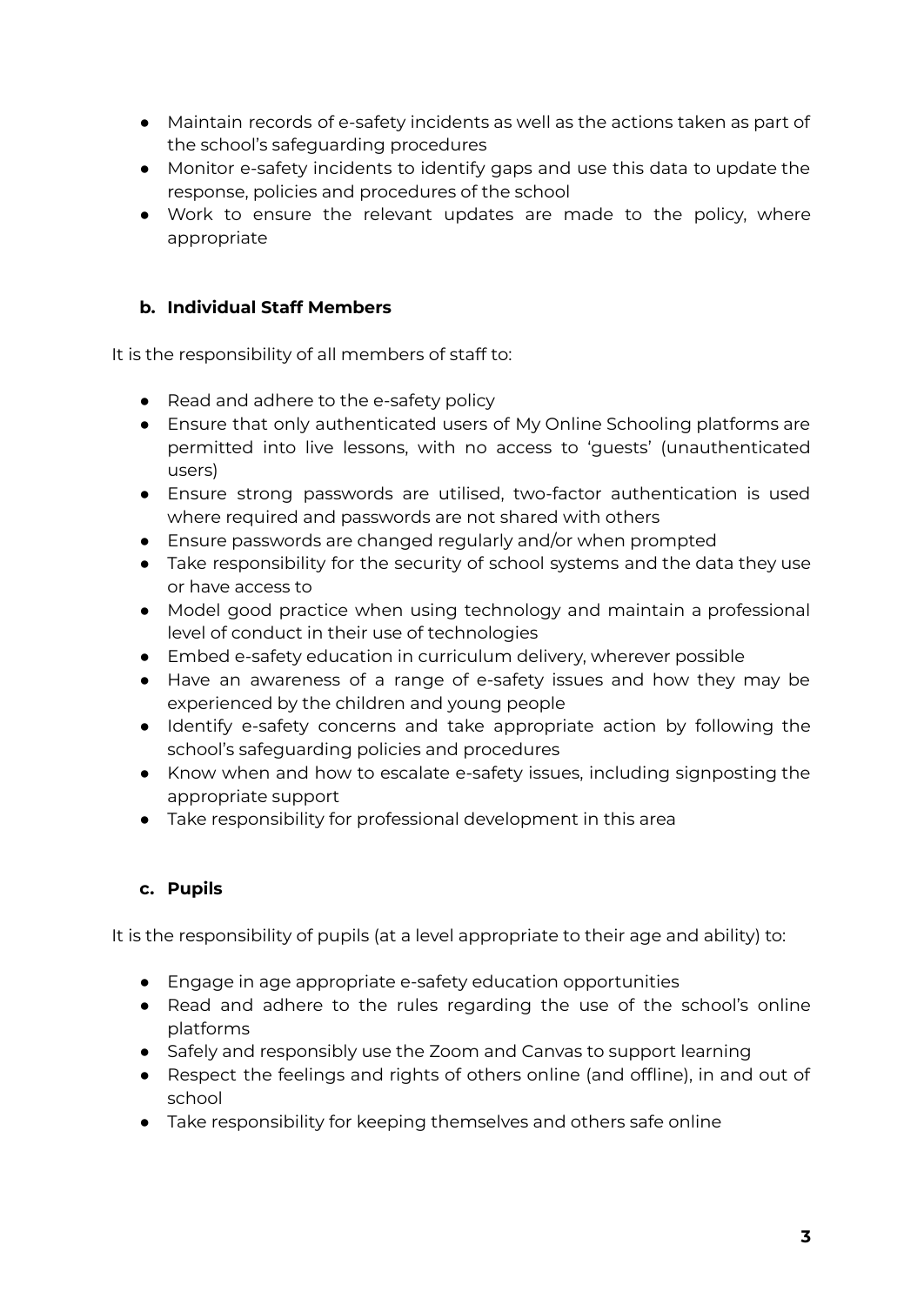- Seek help from a trusted adult, if there is a concern online or while using school platforms, and support others that may be experiencing e-safety issues
- Not to engage in the personal use of technology and the internet, i.e. gaming consoles or social media, during timetabled classes

## **d. Parents and Carers**

It is the responsibility of parents/carers to:

- Read the school handbook (Junior or Secondary), behaviour and e-safety policy and to encourage their child or young person to adhere to them
- Support the school's e-safety approaches by discussing e-safety issues with their child or young person and reinforcing appropriate and safe online behaviour outside of school
- Role model safe and appropriate use of technology and social media
- Identify changes in behaviour that could indicate that their child is at risk of harm online
- Seek help and support from the school and other appropriate agencies if they or their child encounter risk or concerns online
- Use school systems i.e. the Parent Portal and Canvas in a safe and appropriate way
- Take responsibility for their own awareness in relation to the risks and opportunities posed by new and emerging technologies
- Adhere to the rules of the My Online Schooling Parent Community (if a member of this group)

## **Education and Management Approaches**

## **a. Education and Engagement with Pupils**

My Online Schooling will establish and embed e-safety into the curriculum to raise awareness and promote safe and responsible internet use amongst pupils by:

- Ensuring pupils engage in age appropriate education regarding safe and responsible use of the internet
- Including e-safety in different classes PSHE classes (via relationships, sex and health education), in assemblies, Form groups and House meetings and also in computing-specific classes
- Reinforcing e-safety messages regularly during lessons, particularly when pupils are undertaking independent research activities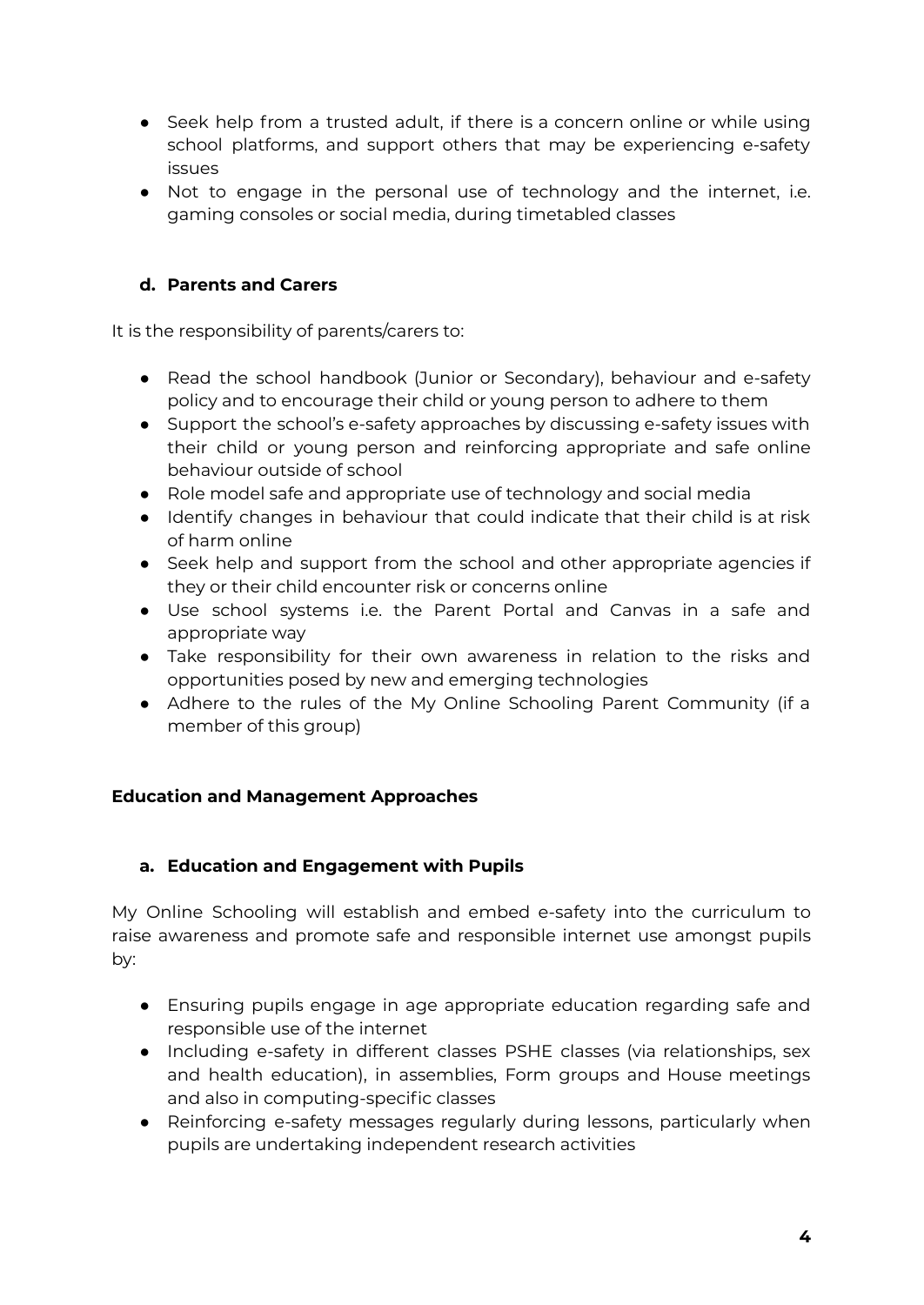- Educating pupils in the effective use of the internet to research; including the skills of knowledge location, retrieval and evaluation
- Teaching pupils to be critically aware of the materials they read and shown how to validate information before accepting its accuracy

My Online Schooling will support pupils to read and understand e-safety education materials by:

- Displaying e-safety materials on class pages and during lessons
- Informing pupils that their use of school platforms is monitored for safety and security purposes and in accordance with legislation
- Rewarding the positive use of technology i.e. house points system
- Providing e-safety education during the transition phase between KS2 and KS3, for Year 6 to Year 7
- Seeking pupil voice when creating and implementing rules in the classroom
- Using support, such as external bodies, where appropriate to complement and support internal e-safety education approaches
- Teachers [educating](https://www.gov.uk/government/publications/teaching-online-safety-in-schools) young people around online safety

## **b. Training and Engagement with Staff**

My Online Schooling will:

- Provide and discuss e-safety policy and procedures with staff members
- Provide up-to-date information to all staff members, which covers the potential risks posed to pupils under the 'content, contact conduct' categories i.e via staff Child Protection in Education training
- Make staff aware that our platforms are monitored and that activities can be traced to individual users. Staff will be reminded to conduct themselves in a professional manner and in accordance with our school policies when accessing the relevant platforms
- Make staff aware that their online conduct outside of the school setting, including the personal use of social media, could have an impact on their professional role and reputation
- Highlight educational resources and tools which staff could use, according the the age and ability of the pupils
- Ensure all members of staff are aware of the procedures to follow regarding e-safety concerns affecting children, young people and the wider My Online Schooling community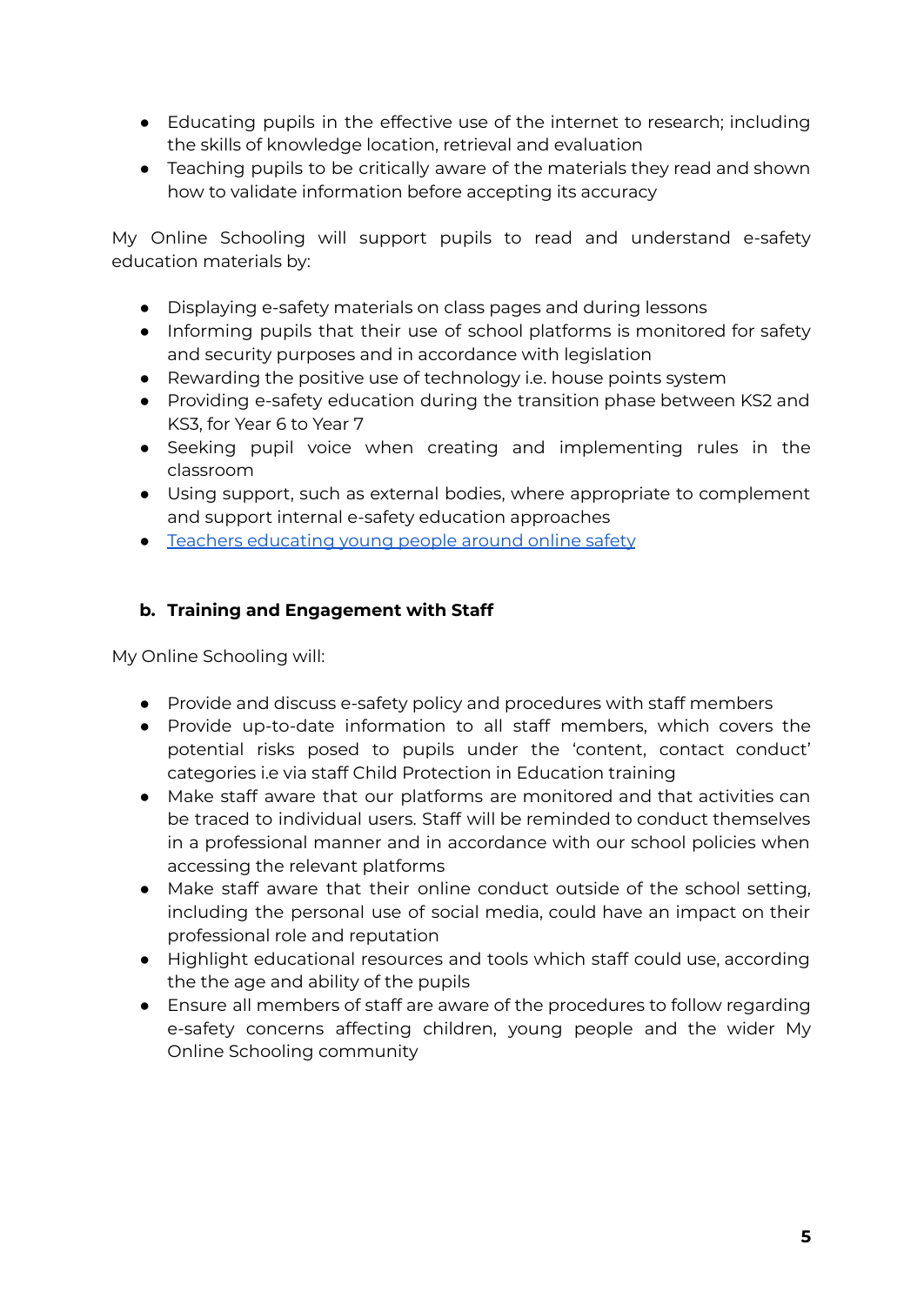## **c. Awareness and Engagement with Parents/Carers**

Parents/carers have a fundamental role to play in enabling their child or young person to become a safe and responsible user of the internet and technologies.

My Online Schooling will build a partnership approach to e-safety with parents and carers by:

- Providing information and quidance on e-safety
- Draw their attention to the e-safety policy and expectations in newsletters, the school handbook, the prospectus and the school website
- Requesting that parents/carers read e-safety information as part of joining the My Online Schooling community
- Request that parents/carers discuss responsible use of school platforms, when joining the school and between each school year
- Requesting that parents/carers regularly discuss e-safety with their child or young person at home, including the implications of unsafe or irresponsible behaviours

## **Reducing Online Risks**

The internet is a continually changing environment with new programmes, platforms, software, devices, website and material being created at a rapid pace. With this in mind, My Online Schooling will:

- Regularly review the school's use of technology and the internet to identify, assess and minimise online risks
- Examine emerging technologies for educational benefit and carry out appropriate risk assessments before use by the school
- Ensure that appropriate materials are posted on school platforms, with pupils and families advised to use filtering and monitoring on their own devices and to ensure all reasonable precautions are taken so that pupils only access appropriate material

It should be noted that due to the interconnectivity of the internet, it is not possible to guarantee that unsuitable material will not be accessed by children and young people accessing the internet, while schooling with My Online Schooling, in their homes.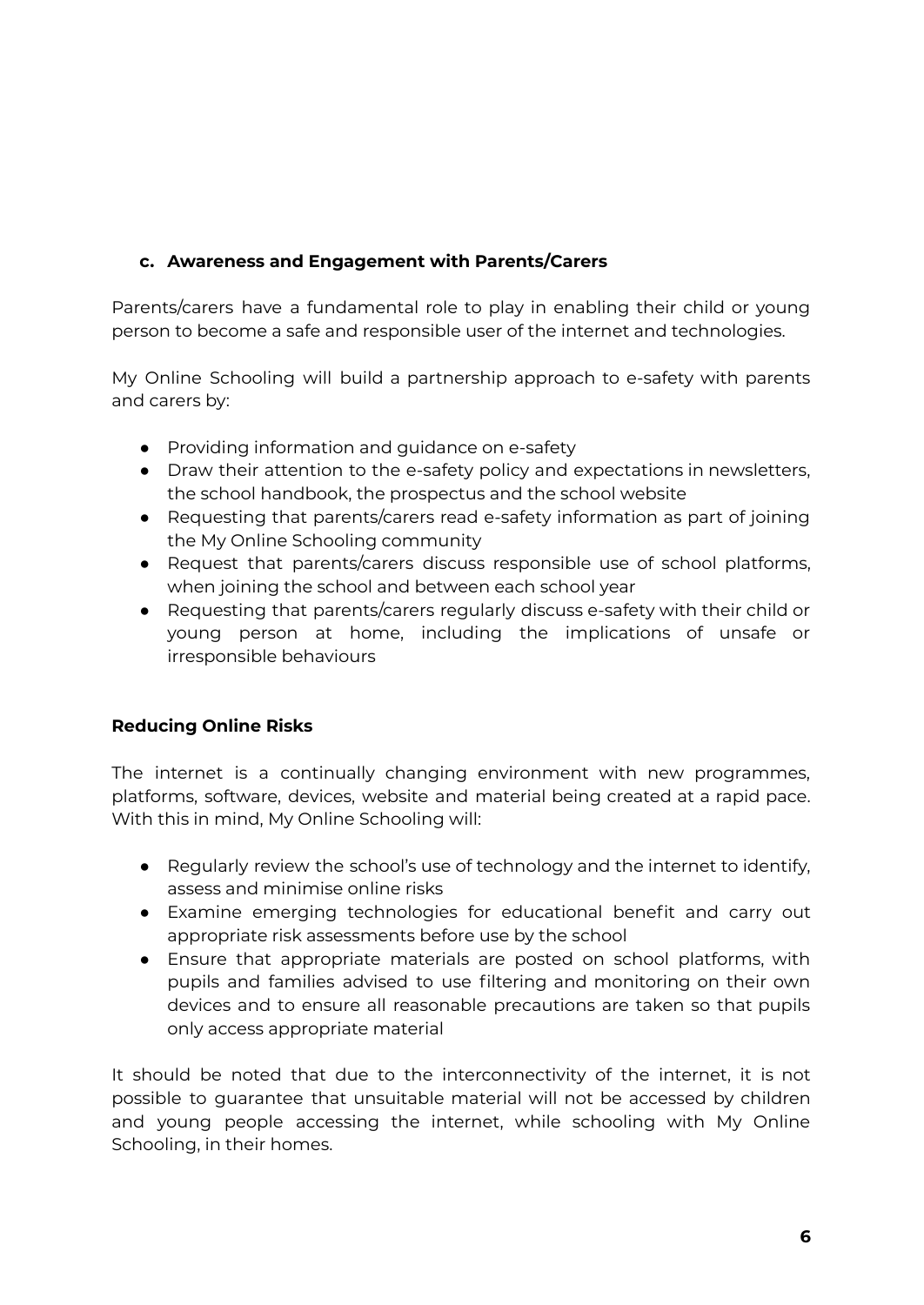All members of the My Online Schooling community have the school's expectations regarding safe and appropriate behaviour online communicated to them. With this, the importance of not posting any content, comments, images, videos which could cause harm, distress or offence to other members of the community is made known. This is also highlighted in the education of our pupils, teachers and staff. The implications of contravening these rules may result in temporary or permanent removal of a young person from the school.

## **Safer Use of Technology**

### **a. Classroom Use**

My Online Schooling requires pupils to use technology and the internet to participate in their day-to-day schooling. This includes, but is not limited to access to:

- Zoom video conferencing
- Canvas (virtual learning environment)
- Google Drive
- Email
- Educational websites and platforms (i.e Quizlet, Kahoot, ActiveLearn)
- Computers, laptops, tablets and other mobile/digital devices

All school-owned platforms will be used in accordance with our behaviour policy, safeguarding policy and teacher standards and expectations, with appropriate safety and security measures in place.

Members of the My Online Schooling team will evaluate websites, learning tools and applications fully prior to use in the classroom or before recommending these for use outside of school.

Pupils are strongly advised to use age appropriate search tools, with parents ensuring that appropriate filtering is enabled.

Members of the My Online Schooling community will ensure that all internet-derived materials comply with copyright law and that sources of information are acknowledged. The use of copyright-free material is recommended.

To the best of their ability, teachers are able to and will supervise pupils when using school platforms. Teachers cannot oversee any other websites and applications that may be accessed during lesson time, against our school rules and against teacher recommendations.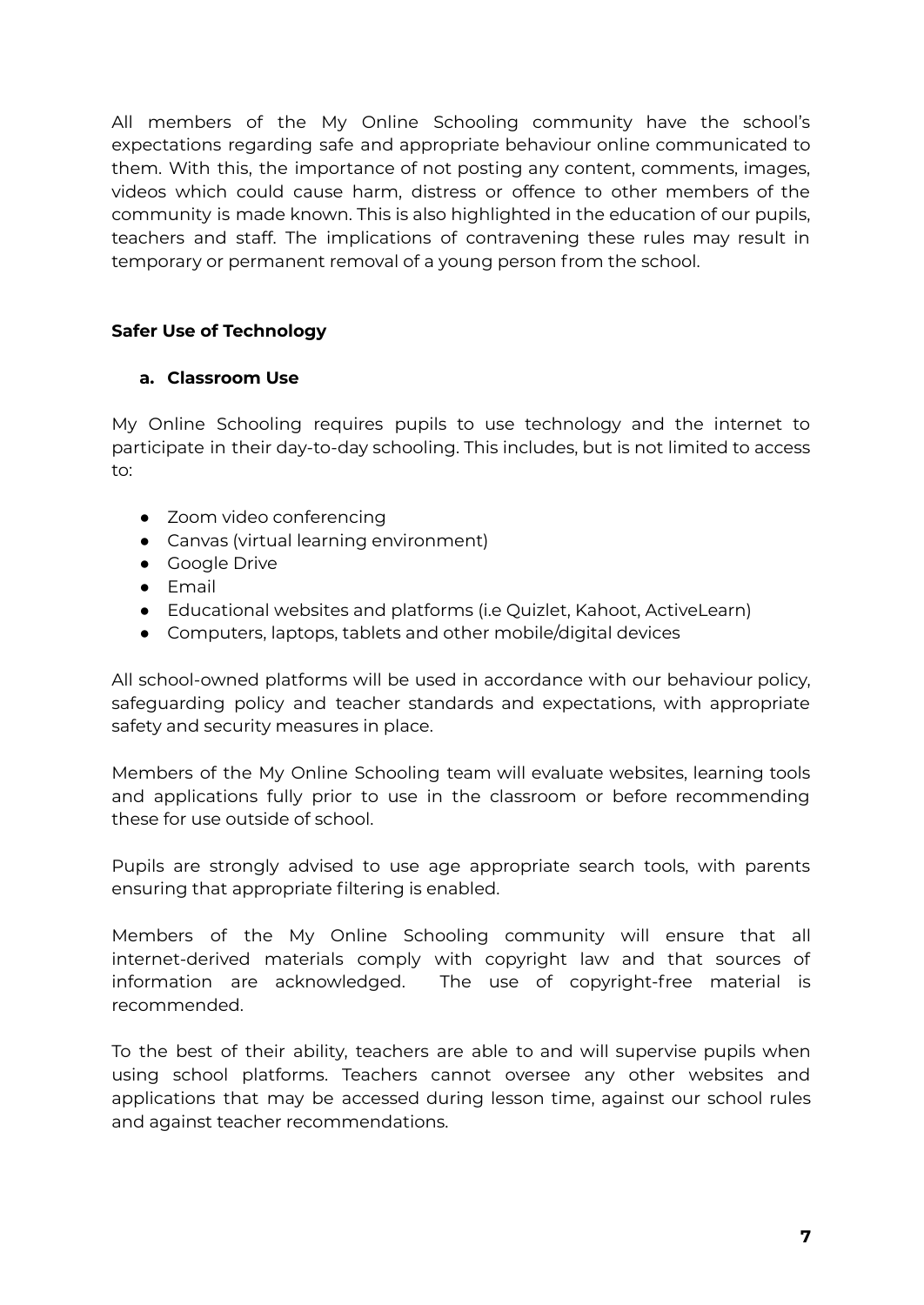### **b. Managing Access**

My Online Schooling will maintain a written record of users who have access to all school platforms and systems. All members of the My Online Schooling community are expected to adhere to the policies and procedures in place to keep everyone safe online and when using technology. Pupils and staff no longer schooling with or working with, respectively, will be removed from school platforms as part of the leaving/off-boarding process.

## **c. Filtering and Monitoring**

Pupils at My Online Schooling access lessons from home and there is limited ability of staff members to prevent pupils from accessing websites that the school does not deem appropriate for children and young people. We request the cooperation of parents and carers to monitor the online activity of their child or young person. My Online Schooling will use websites, applications and programmes that are appropriate to the age and experience of pupils. The school recommends that this should continue into the home when utilising technologies and the internet outside of school time. Filtering and monitoring of children and young people's online activity is strongly recommended to parents, carers and families.

Staff and pupils who discover that an unsuitable site has been shared or posted on school platforms must be reported to a member of senior leadership.

The school will report any online material it believes to be illegal to the appropriate agencies i.e. IWF or Child Exploitation and Online Protection command (CEOP).

My Online Schooling recognises the existence of the Internet Watch [Foundation](https://www.iwf.org.uk/) list and would encourage parents and carers to ensure their child or young person is not accessing the sites mentioned.

Parents and carers will be informed of any breaches of behaviour, safeguarding, anti-bullying and e-safety policies involving their child or young person.

My Online Schooling is aware that pupils, parents and carers cannot rely on filtering and monitoring alone to safeguard pupils; effective classroom management and regular education about safe and responsible use is essential.

## **d. Managing Personal Data Online**

Personal data will be recorded, processed, transferred and made available online in accordance with General Data Protection Regulations (GDPR) and Data Protection legislation.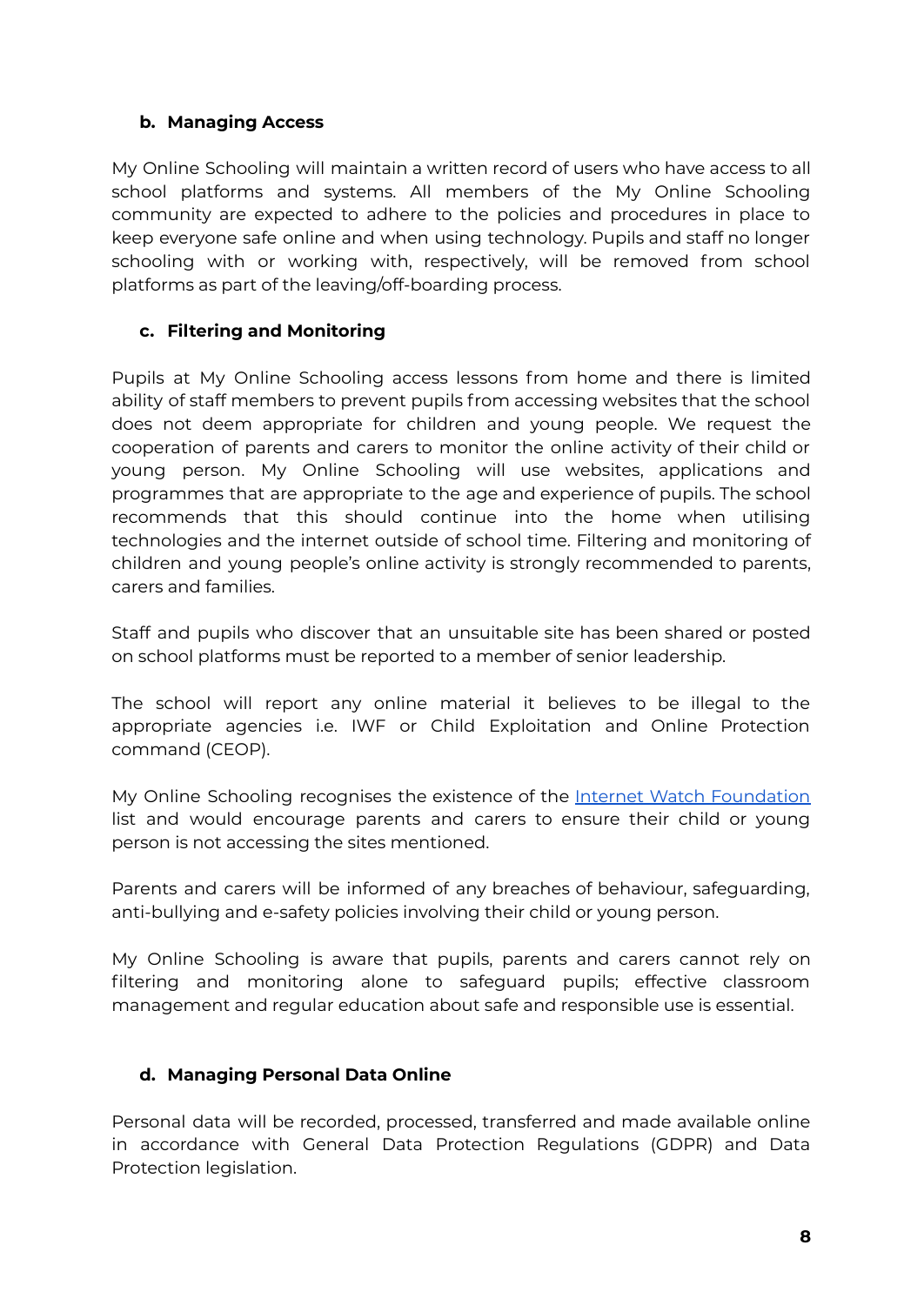## **e. Security and Management of Information Systems**

My Online Schooling will take appropriate steps to ensure the security of our platforms and information systems, including:

- Encryption of video conferencing platforms (Zoom)
- Virus protection is up to date on office technologies
- Using cloud storage platforms for the storage of files, as opposed to using portable media storage
- Not downloading software from untrustworthy sources to work devices or opening unfamiliar email attachments
- Regularly check files on devices and deleting as appropriate
- Ensure users are utilising appropriate login details and passwords for access to school platforms
- Use of two-factor authentication for access to iSAMS (MIS)
- All users using work devices or using school platforms are expected to log off or lock their screens/devices if systems are unattended. This is also recommended for teaching staff who permanently work from home.

## **f. Password Policy**

All members of the My Online Schooling team have their own unique username and passwords to access our systems: Zoom, iSAMS and Canvas. Office staff have unique usernames and passwords for their My Online Schooling email. Members of staff are required to keep their passwords private.

There may be occasions when 'delegated access' is required for other teams to support with shared inbox. This shared access to emails is only enabled for the period of time in which shared access is required.

All pupils use unique login details to access Zoom and Canvas and parents will utilise unique login details for access to the parent portal and Canvas observer accounts. Pupils and parents are required to keep their passwords private.

My Online Schooling advises and requires members to:

- Use strong passwords (including alphanumeric, case-sensitive passwords)
- Change passwords regularly and/or when prompted by platforms
- Not share passwords with others or leave passwords written down where others can find it
- Not login as another user at any time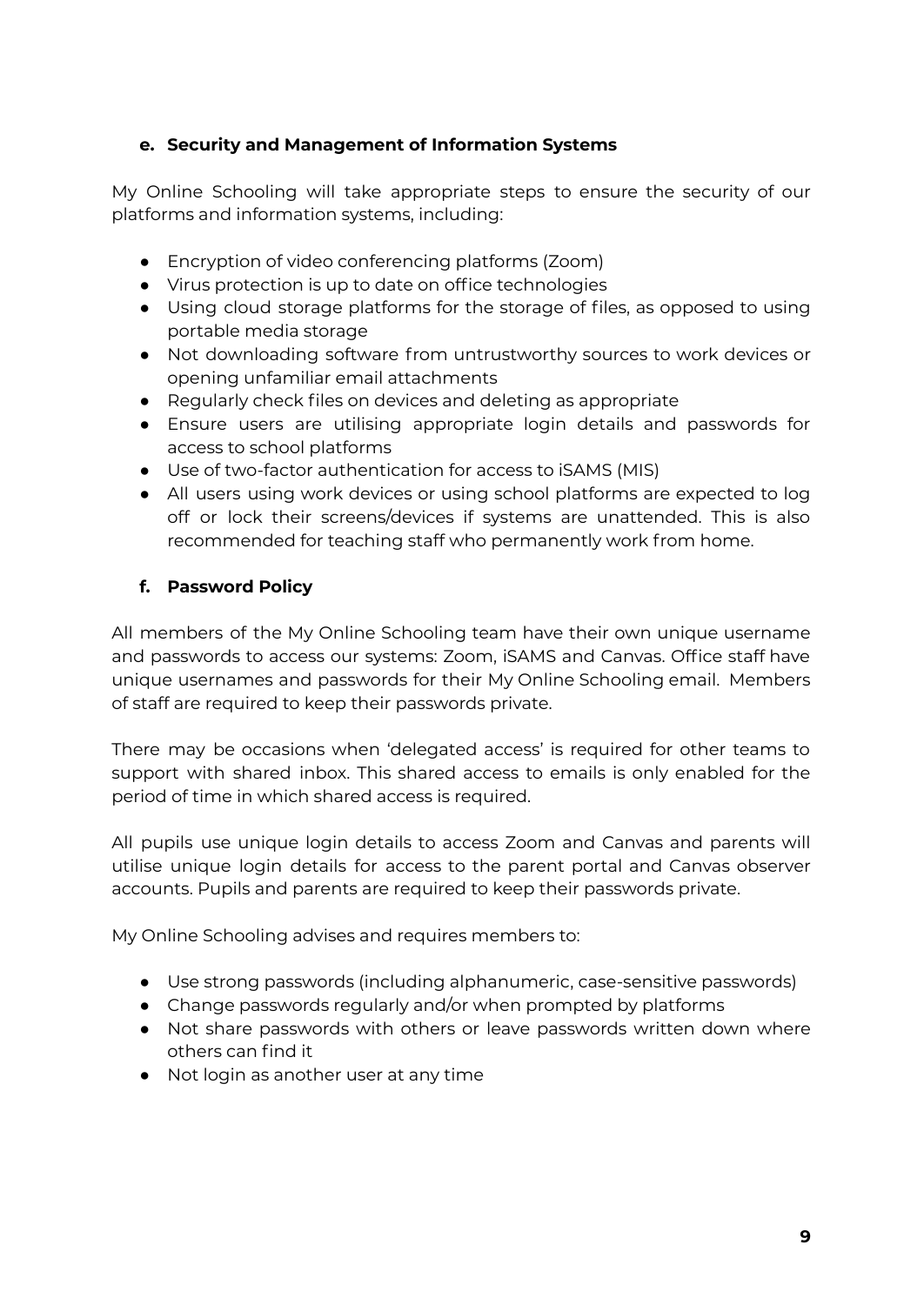## **g. Managing the Safety of the MOS Community**

Staff or pupil's personal information will not be published on our school website; the contact details on the website will be the address, email and telephone number of our main office. Staff photographs, name, position, and short biography will be available for our school community to view.

Any administrator accounts for school platforms and the website will be secured with an appropriately strong password.

We will post appropriate information about safeguarding, including online safety, on our website for members of the community.

## **h. Publishing Images and Videos Online**

We will ensure that all images and videos shared online are used in accordance with the associated policies, including, but not limited to our behaviour policy and safeguarding Policy.

## **i. Managing Email**

Access to our email systems will always take place in accordance with data protection legislation and in line with other policies including, but not limited to our behaviour policy and safeguarding policy.

Any electronic communication which contains sensitive or personal information will only be sent using email platforms that are protected by strong login credentials.

School email addresses and other official contact details will not be used for setting up personal social media accounts.

Members of the community will immediately tell the Senior Leadership if they receive offensive communication, and this will be recorded in the school's safeguarding files or records.

All members of the school office staff are provided with an email address to use for all official communication.

Members of staff are encouraged to have an appropriate work life balance when responding to email, especially if communication is taking place between staff, pupils and parents.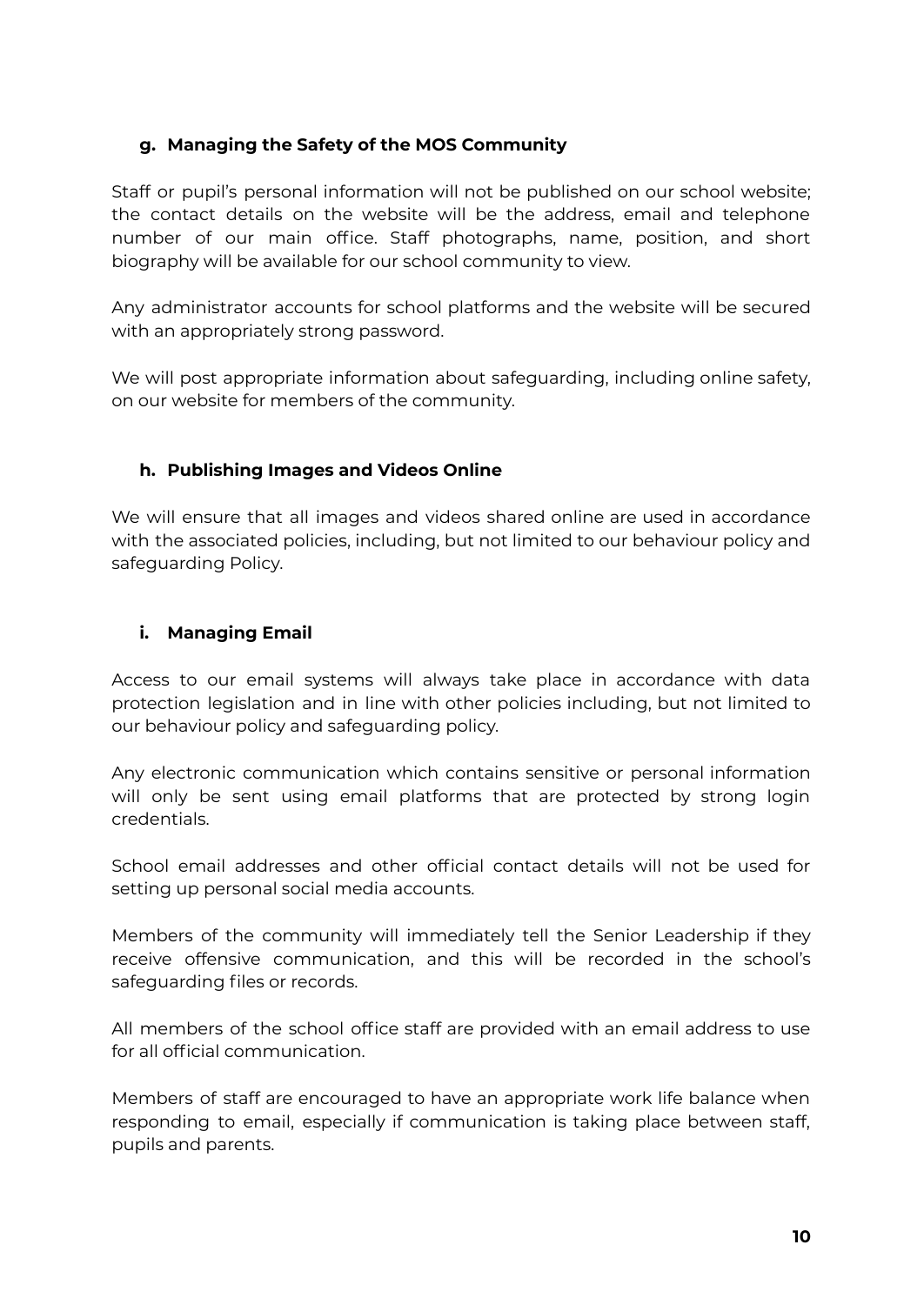Excessive social email use can interfere with teaching and learning and productivity. Teachers and staff members are asked to avoid sending personal emails during times of active working and contact time, excluding break times.

## **j. Use of Video Conferencing (Zoom)**

One of My Online Schooling's main platforms is Zoom, which is used to conduct our live, interactive lessons. As a paid service, the school has access to heightened security features that are not in place on the non-paid version of the platform. In using Zoom, My Online Schooling will ensure that:

- Only authenticated users will be permitted to enter live classes
- Teachers have control over who can enter live classes via the waiting room
- Teachers are always visible on webcam as per the teacher standards and expectations policy
- All lessons are recorded for safeguarding purposes, lesson observations and for later review by pupils
- Use of cameras and microphones are encouraged to build community in our classrooms. Pupils have a choice of how they engage with their online lessons: to communicate via the chat box only, verbally and with the chatbox, the chat box and webcam, or verbally with the chat box and webcam. All combinations are acceptable to meet the needs of pupils
- Teachers have the ability to turn off the webcams and microphones of pupils, one at a time or in bulk
- Teachers have the ability to control who is sharing their screen and annotating documents/images
- Pupils are able to communicate the teacher publicly or privately during live lessons
- Pupils are not able to participate in 'instant meetings' with one another
- Only authenticated users are permitted to access lesson recordings, posted on the Canvas class pages
- Only key administrators will be given access to Zoom admin control functions i.e. the Principal and Heads of School
- The unique login and password details for Zoom should be kept securely, to prevent unauthorised access

**By enrolling with My Online Schooling, parents and carers consent to their child or young person participating in video conferencing via Zoom, including the use of chat, webcam and microphone functions**.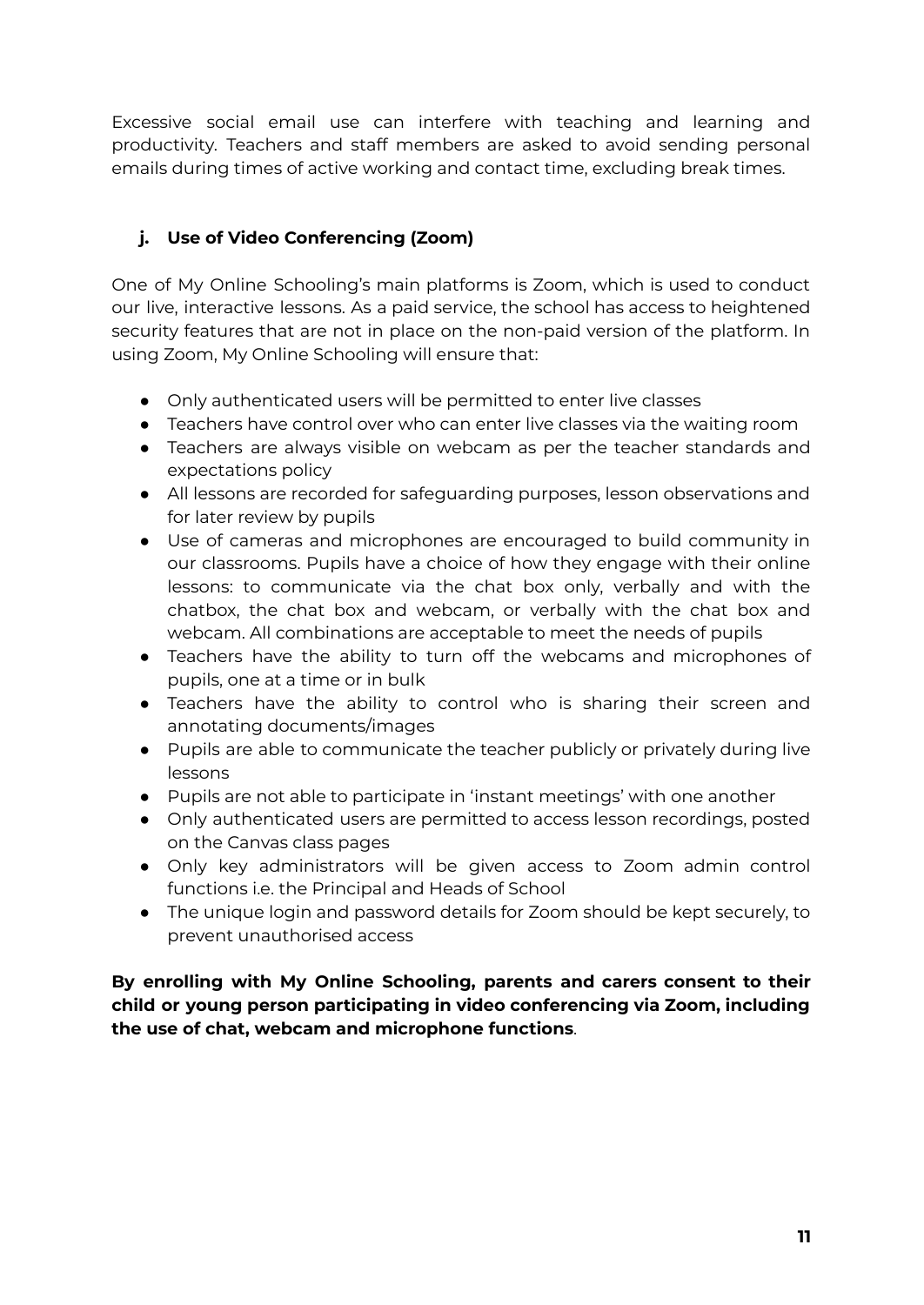## **k. Use of Virtual Learning Environments (Canvas)**

My Online Schooling uses Canvas as its official online learning environment (LMS).

Senior Leadership and teachers will continually monitor the use of Canvas in their day-to-day workings, including the use of messaging features and discussion forums.

Only current members of staff, pupils and parents will have access to Canvas.

When staff, pupils and parents leave the school, their account will be disabled and archived in Canvas.

Pupils and staff will be advised of appropriate usage of the Canvas platform in our behaviour policy, school handbook, pupil and through our teacher standards and expectations.

All Canvas users should be mindful of using copyrighted materials. Staff and pupils should make use of 'Canvas Commons' which contains materials covered by Creative Commons regulations. Stock images should be used, where possible.

Any concerns regarding the content of Canvas will be recorded and handled in the following ways:

- Pupils or staff members will be asked to remove any material deemed to be inappropriate or offensive
- If the pupil or staff member does not comply, the material will be removed by the site administrator
- Access to the Canvas may be suspended
- The pupil or staff member will discuss the issues with a member of senior leadership before reinstatement of access
- A pupil's parents/carers may be informed
- If the content is illegal, My Online Schooling will respond in line with existing child protection procedures and contact the relevant agencies, including the police, where necessary

A visitor may be invited onto Canvas by a member of the senior leadership; in this instance, there may be an agreed focus or a limited time slot i.e. during inspection proceedings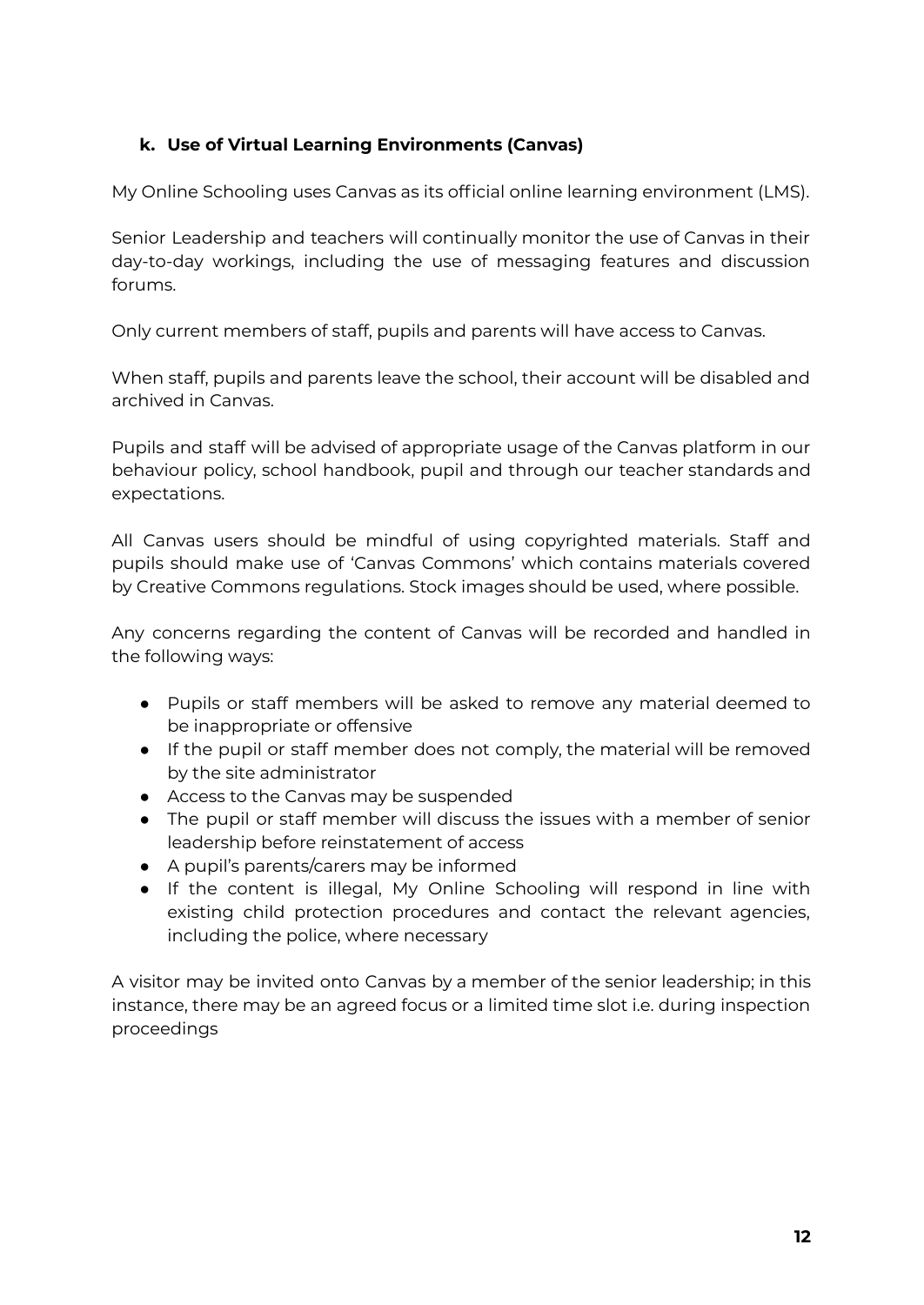### **l. Management of Databases Storing Pupil Data and Records (iSAMS)**

My Online Schooling uses iSAMS as our management information system (MIS) for storing pupil data, including contact information, academic progress, pastoral notes, as well as being used for contact with parents and carers.

Heads of School and members of the office team are responsible for maintaining the information held on pupils, enrolled and unenrolled.

iSAMS is used by My Online Schooling in accordance with data protection legislation, including GDPR.

To ensure pupil data is protected:

- Only authorised members of the My Online Schooling team will have access to the information held on pupils
- Authorised users of iSAMS will only be provided with the information that permits them to complete their day-to-day duties
- Two-factor authentication will be utilised to access the iSAMS platform by all staff
- All members of staff at My Online Schooling will be advised about the appropriate safety measures, including the use of strong passwords, not sharing passwords, and locking or logging out of the system when not in use
- Parents and carers will be informed of the expectations regarding use of the Parent Portal (which uses iSAMS as its platform), including the use of strong passwords, not sharing passwords and logging out of the portal when not in use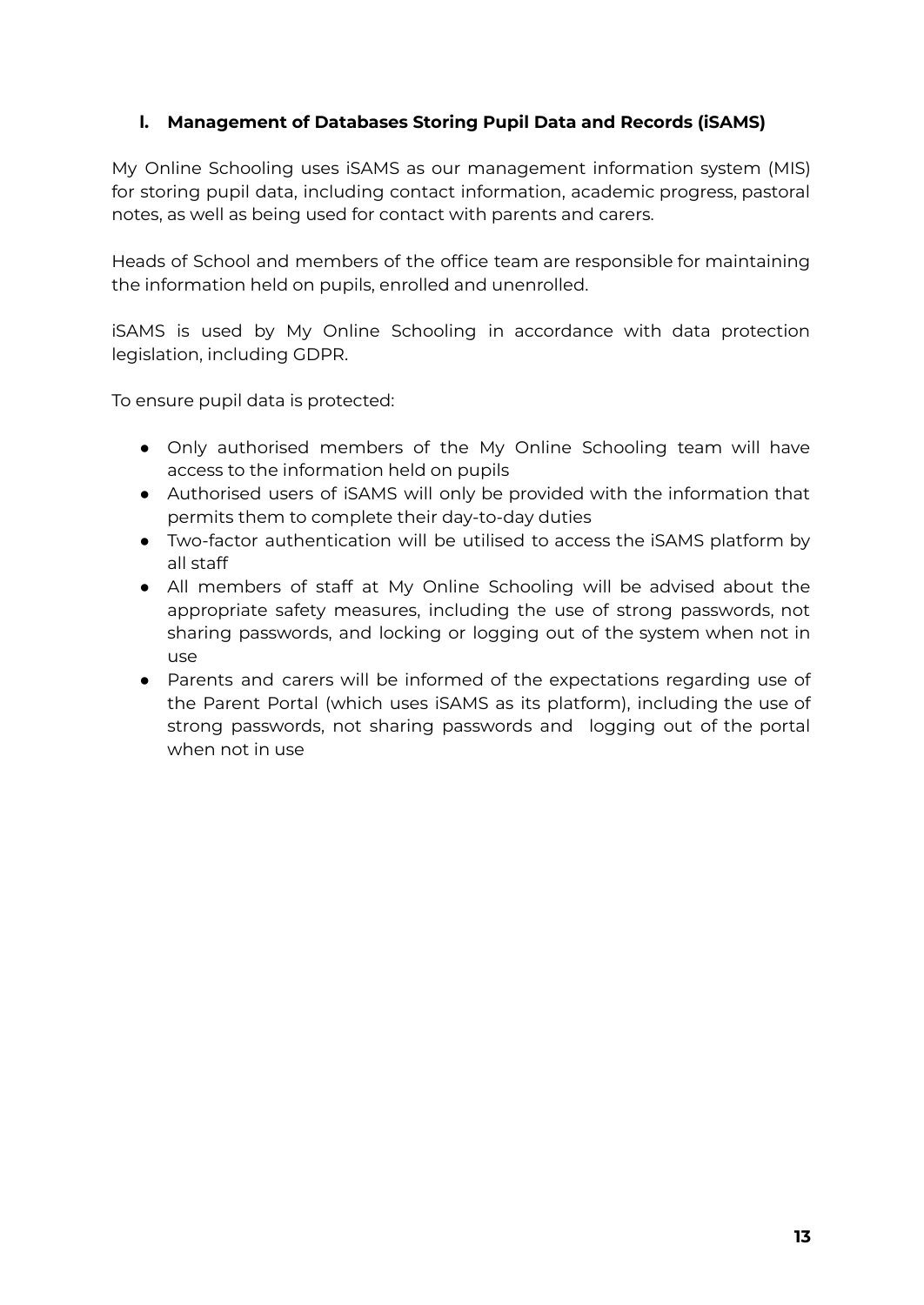### **Social Media**

My Online Schooling recognises that social media can be a powerful tool for communication and can be a positive force in terms of communication and marketing. Conversely, if not used in a considered, safe and responsible way, negative consequences can result. My Online Schooling highlights the following expectations and recommendations regarding the use of social media by members of the school community.

### **a. Expectations**

The expectations regarding safe and responsible use of social media applies to all members of My Online Schooling.

The term social media may include (but is not limited to): blogs; wikis; social networking sites; forums; bulletin boards; online gaming; apps; video/photo sharing sites; chatrooms and instant messenger.

All members of the My Online Schooling community are expected to engage in social media in a positive, safe and responsible manner.

All members of the My Online Schooling community are advised not to publish specific and detailed private thoughts, concerns, pictures or messages on any social media services, especially content that may be considered threatening, hurtful or defamatory to others.

Concerns regarding the online conduct of any member of the My Online Schooling community on social media, should be reported to the Principal or a member of Senior Leadership and will be managed in accordance with our school policies that are in place for the safety and wellbeing of our pupils.

## **b. Use of Social Media by Staff Members**

The safe and responsible use of social networking, social media and personal publishing sites will be discussed with all members of staff as part of staff induction and will be revisited and communicated, as required, via regular staff training opportunities.

The reputation of My Online Schooling and all members of our community is important to us. All members of staff are advised that their online conduct on social media can have an impact on their role and reputation within the school.

Action may be taken if staff members are found to bring the profession or institution into disrepute, or if something is felt to have undermined confidence in their professional abilities.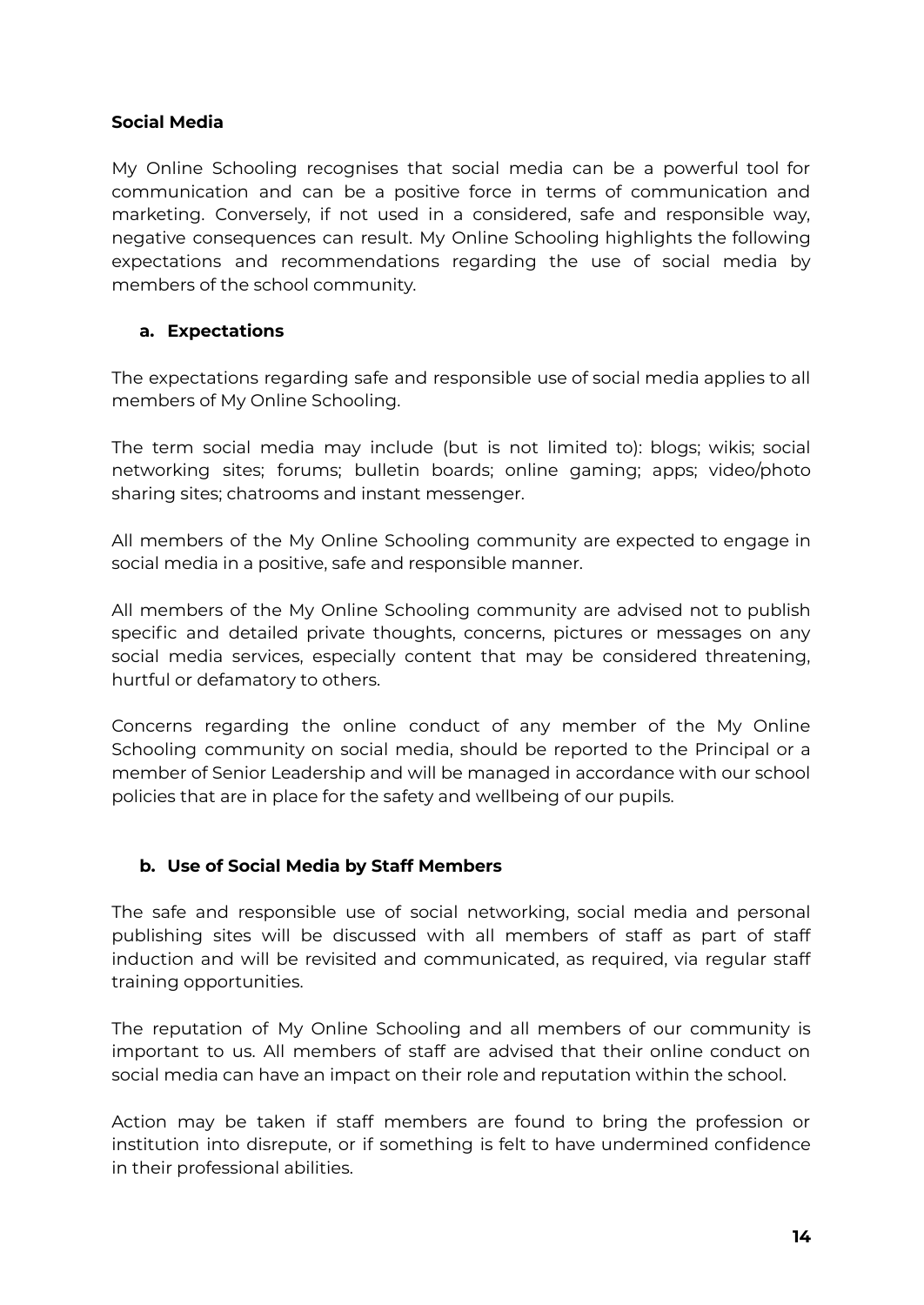All members of staff are advised to safeguard themselves and their privacy when using social media platforms. This includes, but is not limited to:

- Setting the privacy levels of their personal sites
- Being aware of location sharing services
- Opting out of public listings on social networking sites
- Keeping passwords safe and confidential
- Ensuring staff do not represent their personal views as that of the school

Members of the My Online Schooling community are recommended not to identify themselves as a member of staff, at the school, on their social media profiles or accounts. This will safeguard the privacy of staff members.

All members of staff are encouraged to carefully consider the information, including text and images, they share and post online and to ensure that their social media use is compatible with their professional role and is in accordance with our policies and the wider professional and legal framework.

Information and content that staff members have access to as part of their employment, including photos and personal information about pupils and their family members or colleagues will not be shared or discussed on social media sites.

Members of staff will notify the Principal or Senior Leadership immediately if they consider that any content shared on social media sites conflicts with their role.

## **c. Communicating with Pupils and Parents/Carers**

All members of staff are advised not to communicate with or add as 'friends' any current or past pupils or their family members via any personal social media sites, applications or profiles.

Any pre-existing relationships or exceptions that may compromise this, will be discussed with the Principal or Senior Leadership

If ongoing contact with pupils is required once they have left the school, members of staff will be expected to use existing platforms or channels.

Members of staff will not use personal social media accounts to contact pupils or parents, nor should any contact be accepted, except in circumstances whereby prior approval has been given by the Principal or Senior Leadership.

Any communication from pupils and parents/carers received on personal social media accounts will be reported to the Principal or Senior Leadership.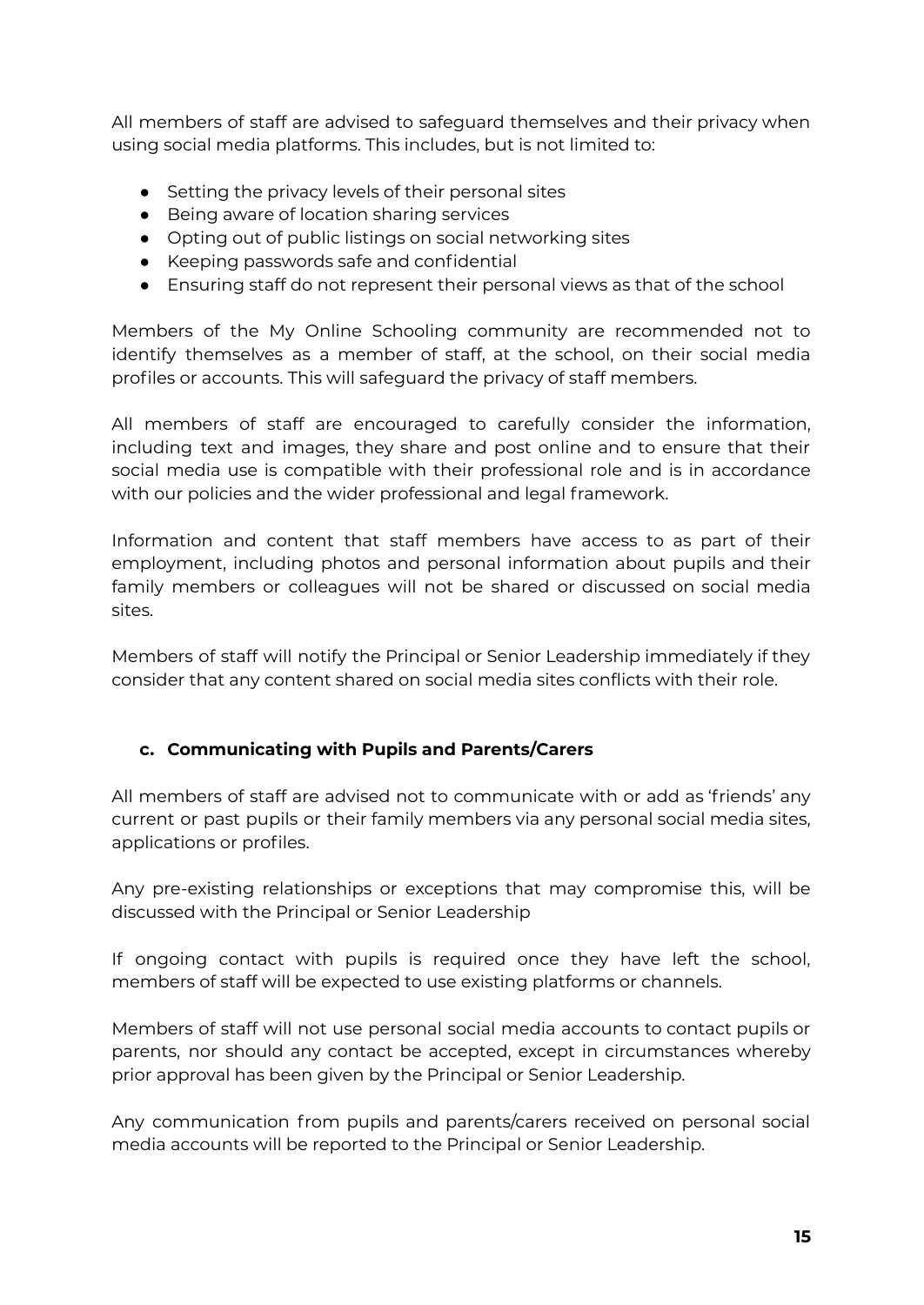### **d. Use of Social Media by Pupils**

Safe and appropriate use of social media will be taught to pupils as part of an embedded and progressive education approach, via age appropriate sites and resources. Resources on the safe use of social media and other platforms is posted via the school's social media platforms, advocating for safe and responsible use of social media sites and gaming platforms.

Any concerns regarding a pupil's use of social media will be dealt with in accordance with existing policies, including anti-bullying, behaviour and safeguarding. Concerns will be shared with parents/carers as appropriate, particularly when concerning underage use of social media sites, games or tools.

My Online Schooling recommends to pupils:

- To consider the benefits and risks of sharing personal details on social media sites which could identify them and/or their location
- To only approve and invite known friends on social media sites and to deny access to others by making profiles private
- Not to meet any online friends without a parent/carer or other responsible adult's permission and only when a trusted adult is present
- To use strong passwords and not to share these with friends
- To use social media sites which are appropriate for their age and abilities
- To block and report unwanted communications
- To report concerns to a trusted adult, either at home or at My Online Schooling

### **e. Official Use of Social Media**

My Online Schooling utilises social media for marketing and for communication with our community.

The official use of social media sites only takes place with clear educational, marketing or community engagement objectives, with specific intended outcomes.

Leadership staff have access to account information and login details for our social media channels.

All communication on official social media platforms will be clear, transparent and open to scrutiny.

We will ensure that any official social media use does not exclude members of the community who are unable or unwilling to use social media channels.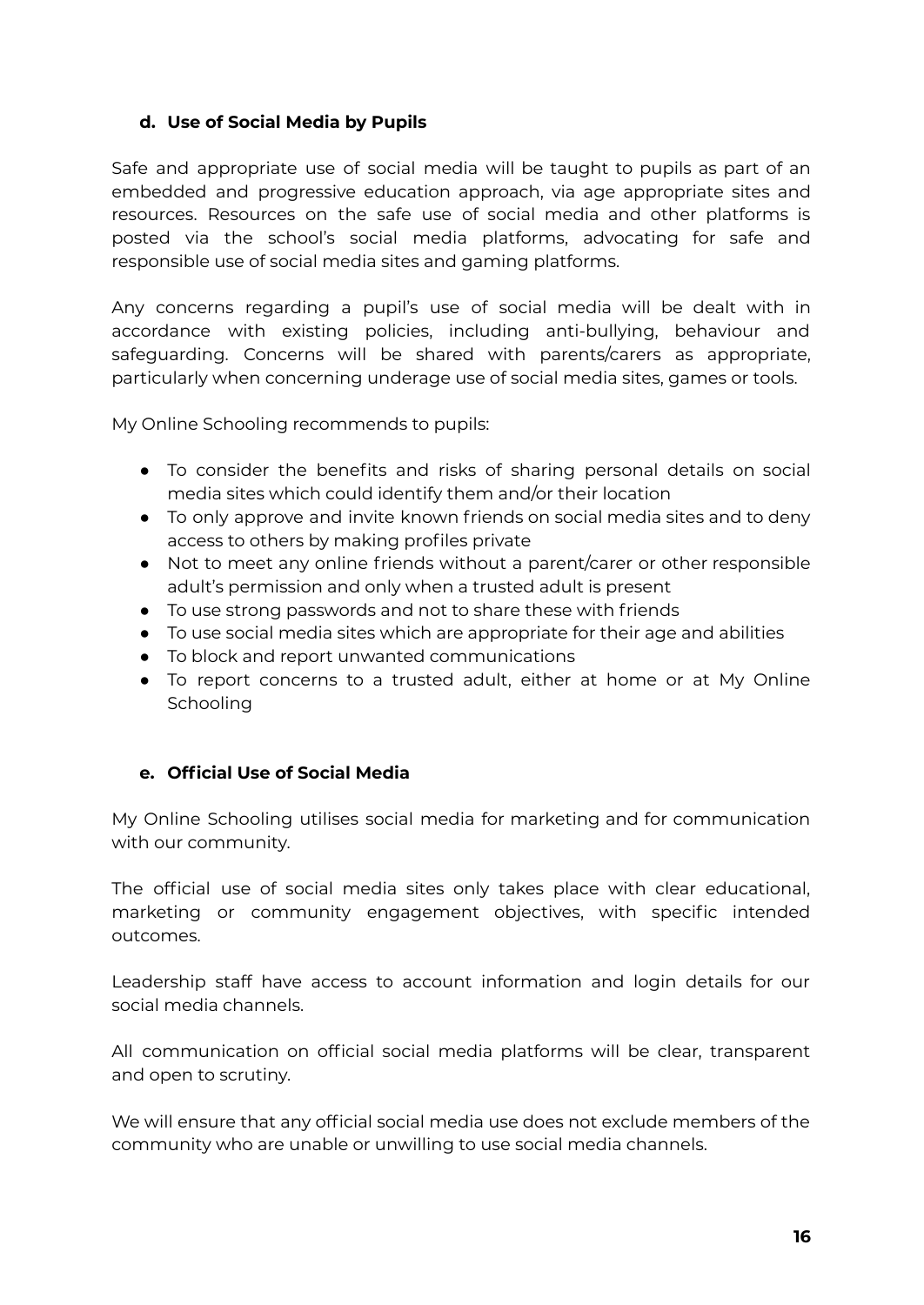Members of staff who follow and/or like our official social media channels will be advised to use dedicated professional accounts, where possible, to avoid blurring professional boundaries.

If members of staff are participating in online social media activity as part of their capacity as an employee of the school, they will:

- Always be professional and aware they are an ambassador for the school
- Always be responsible, credible, fair and honest, and consider how the information being published could be perceived or shared
- Always act within the legal frameworks they would adhere to within the workplace, including: confidentiality, copyright, data protection and equalities
- Ensure that they have appropriate consent before sharing images on the official social media channels
- Not disclose information, make commitments or engage in activities on behalf of the setting, unless they are authorised to do so
- Inform the Principal or a member of Senior Leadership of any concerns, such as criticism, inappropriate content or contact from pupils

### **Use of Personal Devices and Mobile Devices**

My Online Schooling recognises that personal communication through mobile technologies is an accepted part of everyday life for pupils, staff and parents/carers, but we strongly advocate for technologies being used safely and appropriately when schooling and in the school community.

Our pupils access lessons from home and there is limited ability for staff members to prevent pupils from utilising their personal devices for means other than those that support learning, during lessons.

My Online Schooling expects that pupils' personal devices and mobile phones should be kept to one side during lessons. Mobile phones or personal devices will not be used by pupils during lessons or formal educational time unless as part of an approved and directed curriculum-based activity, as advised by a member of the teaching team. We greatly appreciate the support of our parents and carers of their cooperation in supporting our stance on this.

Mobile phones and other personal devices should not be used during assessments and examinations. Pupils found to have used their devices to gain advantage in any assessments or examinations may result in no award being presented to the pupil.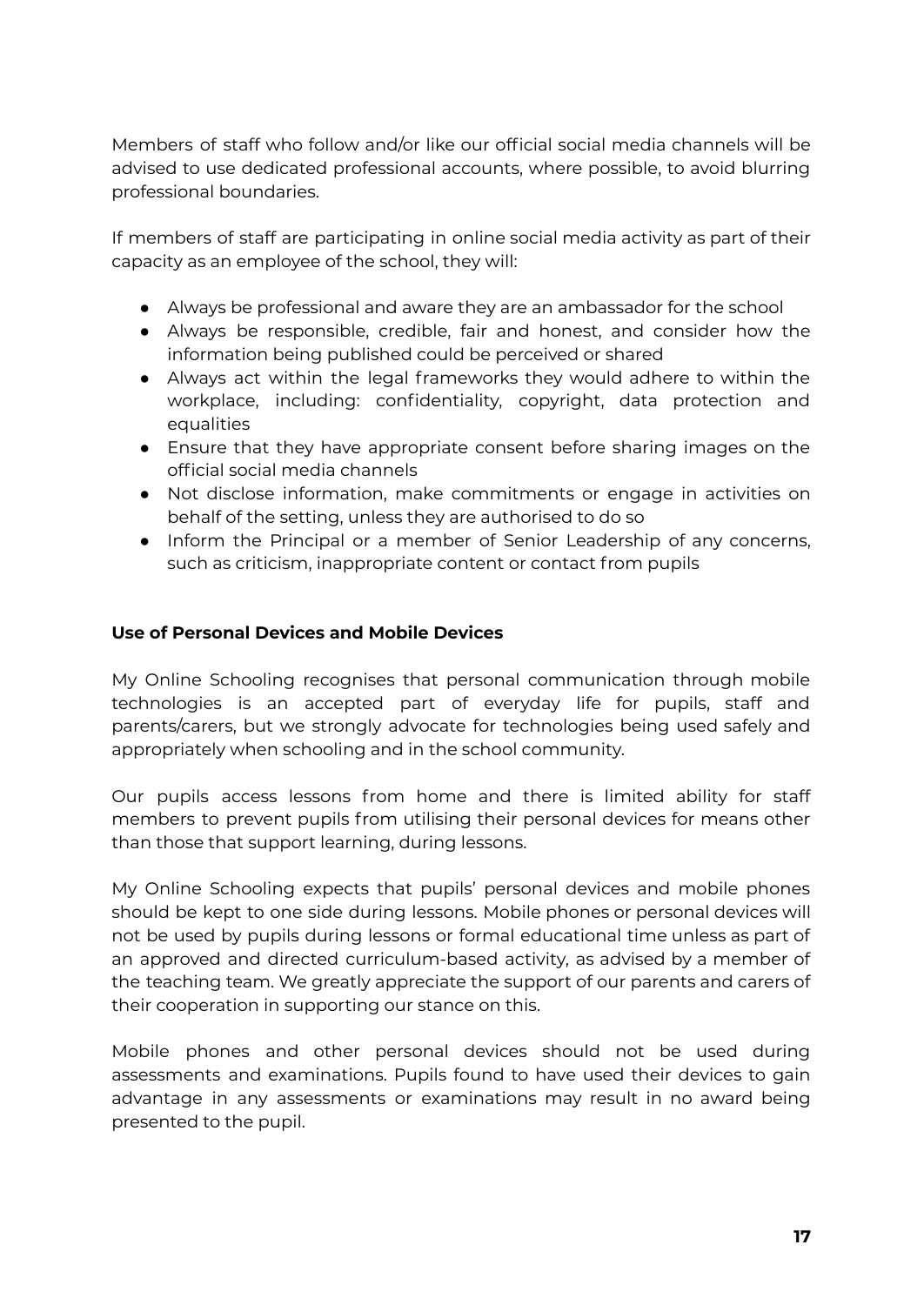Success Coordinators, Heads of School or other members of Senior Leadership will be in contact with parents/carers where concerns arise regarding the inappropriate use of personal devices and mobile phones which contravenes our policies, including: behaviour, e-safety, safeguarding, and anti-bullying policies.

My Online Schooling will act in accordance with the sanctions outlined in the aforementioned policies and will inform the relevant external bodies and authorities if there is a suspicion that any illegal or criminal offences have taken place.

### **Responding to e-safety Incidents and Concerns**

All members of the My Online Schooling community should report any online safety concerns, including (but not limited to): cyberbullying, accessing inappropriate content, abusive messaging or sharing of harmful imagery, and illegal content. These should be reported to the Principal or another member of Senior Leadership. This will also be shared with our school's Designated Safeguarding Lead.

All members of the community must respect confidentiality and the need to follow the official procedures for reporting concerns. Pupils, parents and staff will be informed of our complaints procedure.

Any incidents or concerns will be recorded electronically for reference if required at a later date.

The school will inform parents/carers of any online safety incidents or concerns involving their child, where required.

We require all members of the community to work in partnership to resolve online safety issues. After any investigations are completed, the school will identify any lessons learnt and implement any policy or curriculum changes, as required.

If the Principal or Senior Leader(s) are unaware of how to proceed with a concern or incident, advice and guidance will be sought from the necessary external bodies and organisations.

Where there is suspicion that illegal activity has taken place, the Principal or Senior Leader(s) will contact the necessary local authority or body, will contact the police (on 101 or 999, in the UK) if there is an immediate danger or risk of harm.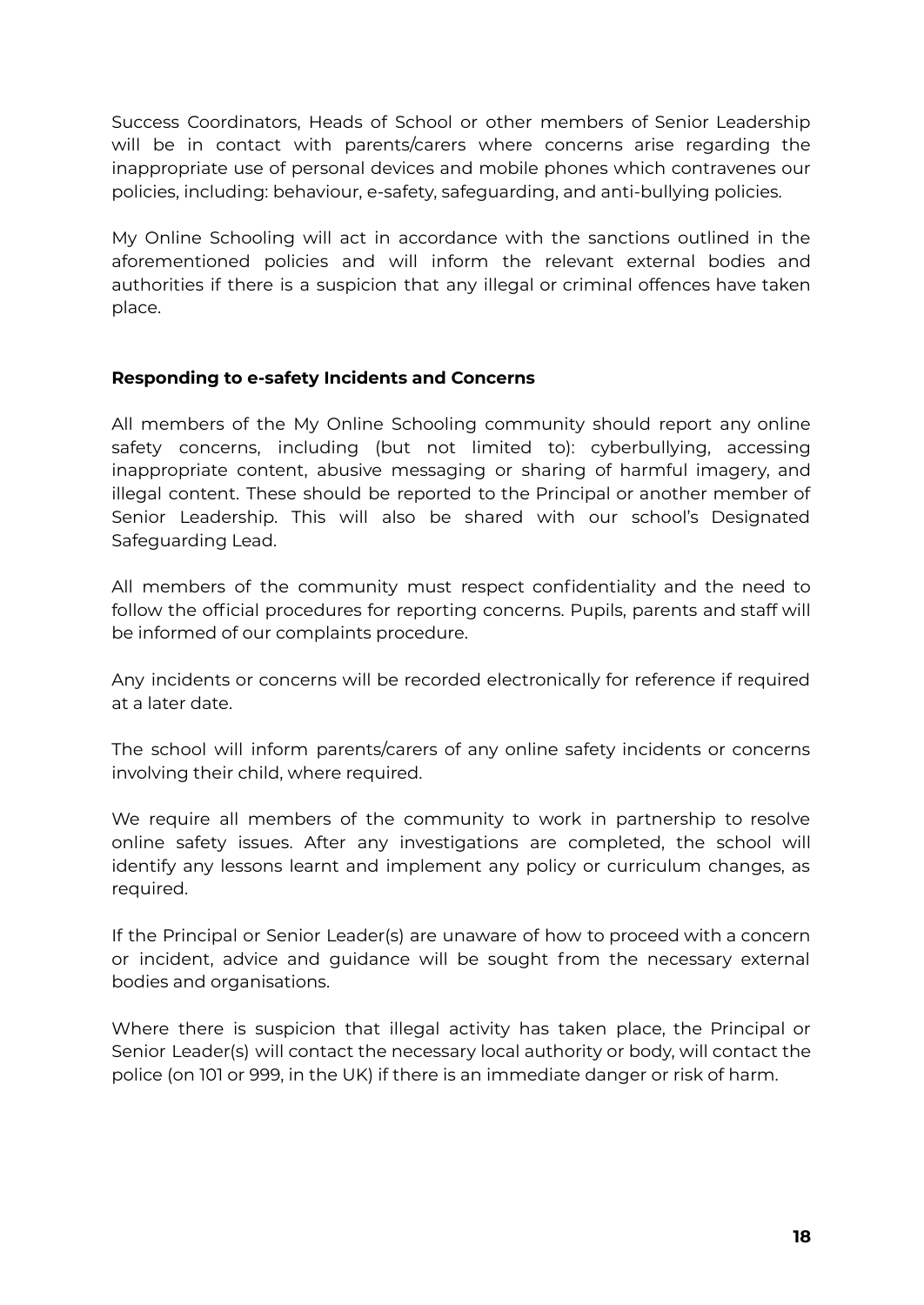### **Procedures for Responding to Specific Online Incidents or Concerns**

## **a. Online Sexual Violence and Harassment Between Children and Young People**

My Online Schooling recognises that sexual violence and sexual harassment between children and young people can take place online. Examples may include; non-consensual sharing of sexual images and videos sexualised online bullying, online coercion and threats, unwanted sexual comments and messages on social media, and online sexual exploitation.

The school recognises that the internet brings the potential for the impact of any sexual violence and sexual harassment concerns to extend further than the local community, and for a victim or alleged perpetrator to become marginalised and excluded by online communities.

The school also recognises the potential for repeat victimisation in the future if abusive content continues to exist somewhere online.

The school will ensure that all members of our community are made aware of the potential social, psychological and criminal consequences of online sexual violence and sexual harassment between children and young people by implementing a range of age and ability appropriate educational methods as part of our PSHE curriculum.

We will ensure that all members of our community are aware of sources of support regarding online sexual violence and sexual harassment between children and young people.

We will respond to concerns regarding online sexual violence and sexual harassment between children and young people, regardless of whether the incident took place on our platforms or otherwise.

If we are made aware of online sexual violence or sexual harassment, the school will:

- Immediately notify the DSL and act in accordance with our behaviour, safeguarding, e-safety, or anti-bullying policies
- Provide the necessary safeguards and support for all pupils involved, such as offering specific advice on blocking, reporting and removing online content, as well as providing appropriate counselling/pastoral support
- Implement the appropriate sanctions as outlined in our behaviour policy
- Inform parents/carers, if appropriate, about the incident and how it is being managed
- If appropriate, make a referral to external agencies, such as Children's Social Services and/or the Police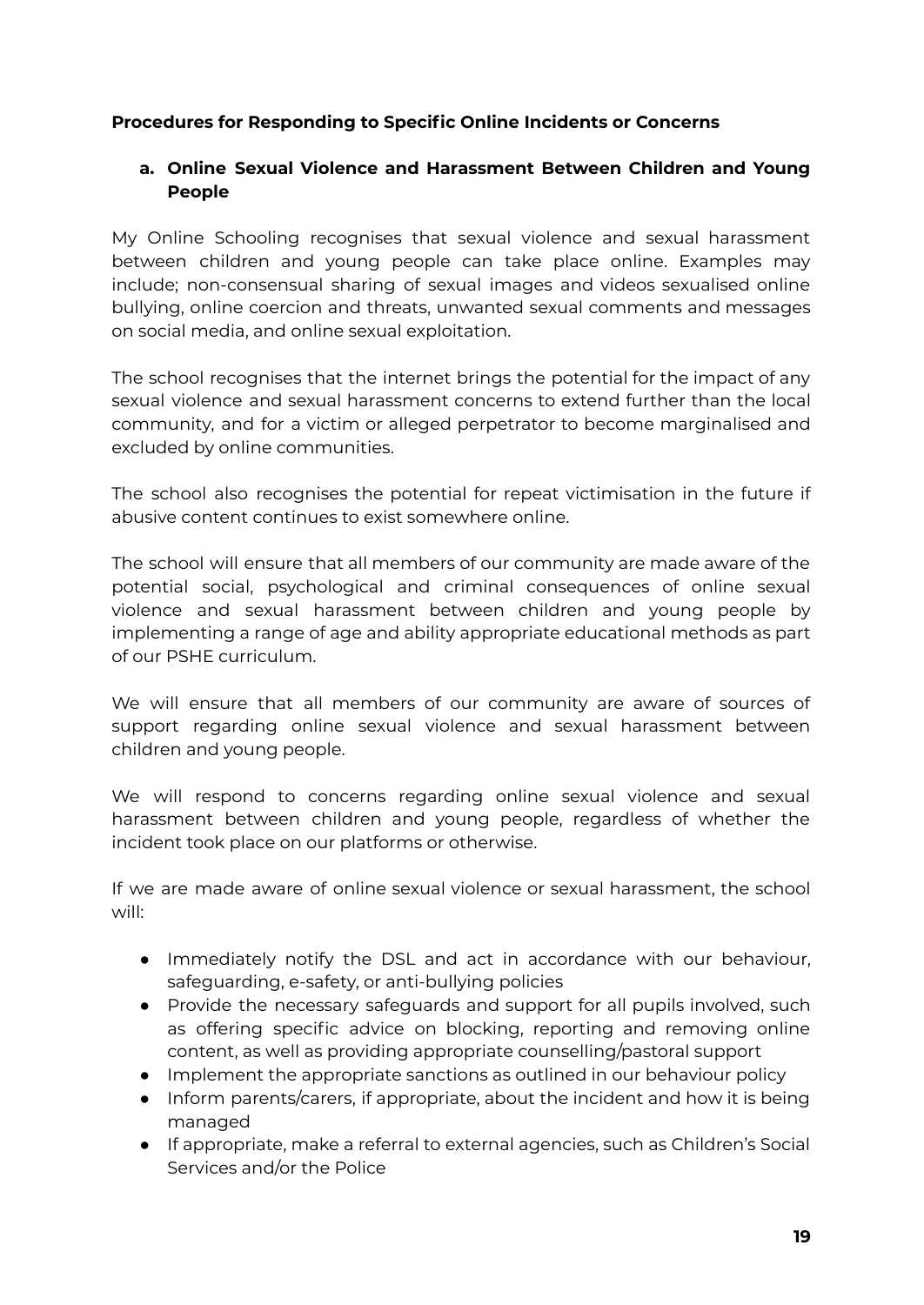- If a criminal offence has been committed, the school will discuss this with the child or young person's local police authority first to ensure that investigations are not compromised
- Review the handling of any incidents to ensure that best practice was implemented, and policies/procedures are appropriate

## **b. Youth Produced Sexual Imagery**

My Online Schooling recognises youth produced sexual imagery (known as "sexting") as a safeguarding issue; all concerns will be reported to and dealt with by the DSL/Senior Leadership.

The school will liaise with the relevant national guidance, for example, ['Sexting](https://www.gov.uk/government/groups/uk-council-for-child-internet-safety-ukccis) in schools and colleges: responding to incidents and [safeguarding](https://www.gov.uk/government/groups/uk-council-for-child-internet-safety-ukccis) young people' for information on youth produced sexual imagery and how to respond to this.

The school will ensure that all members of the community are made aware of the potential social, psychological and criminal consequences of 'sexting' by implementing preventative approaches, via a range of age and ability appropriate educational methods.

We will ensure that all members of the community are aware of sources of support regarding youth produced sexual imagery.

We will respond to concerns regarding youth produced sexual imagery, regardless of whether the incident took place on school platforms or personal equipment.

My Online Schooling will not:

- View any images suspected of being youth produced sexual imagery, unless there is no other possible option, or there is a clear need or reason to do so - If it is deemed necessary, the image will only be viewed by the DSL and their justification for viewing the image will be clearly documented
- Send, share, save or make copies of content suspected to be an indecent image of a child (i.e. youth produced sexual imagery) and will not allow or request pupils to do so

If the school are made aware of an incident involving the creation or distribution of youth produced sexual imagery, we will:

- Act in accordance with the relevant school policies i.e. safeguarding
- Ensure we proceed in line with the guidance in ['Sexting](https://www.gov.uk/government/groups/uk-council-for-child-internet-safety-ukccis) in schools and colleges: responding to incidents and [safeguarding](https://www.gov.uk/government/groups/uk-council-for-child-internet-safety-ukccis) young people'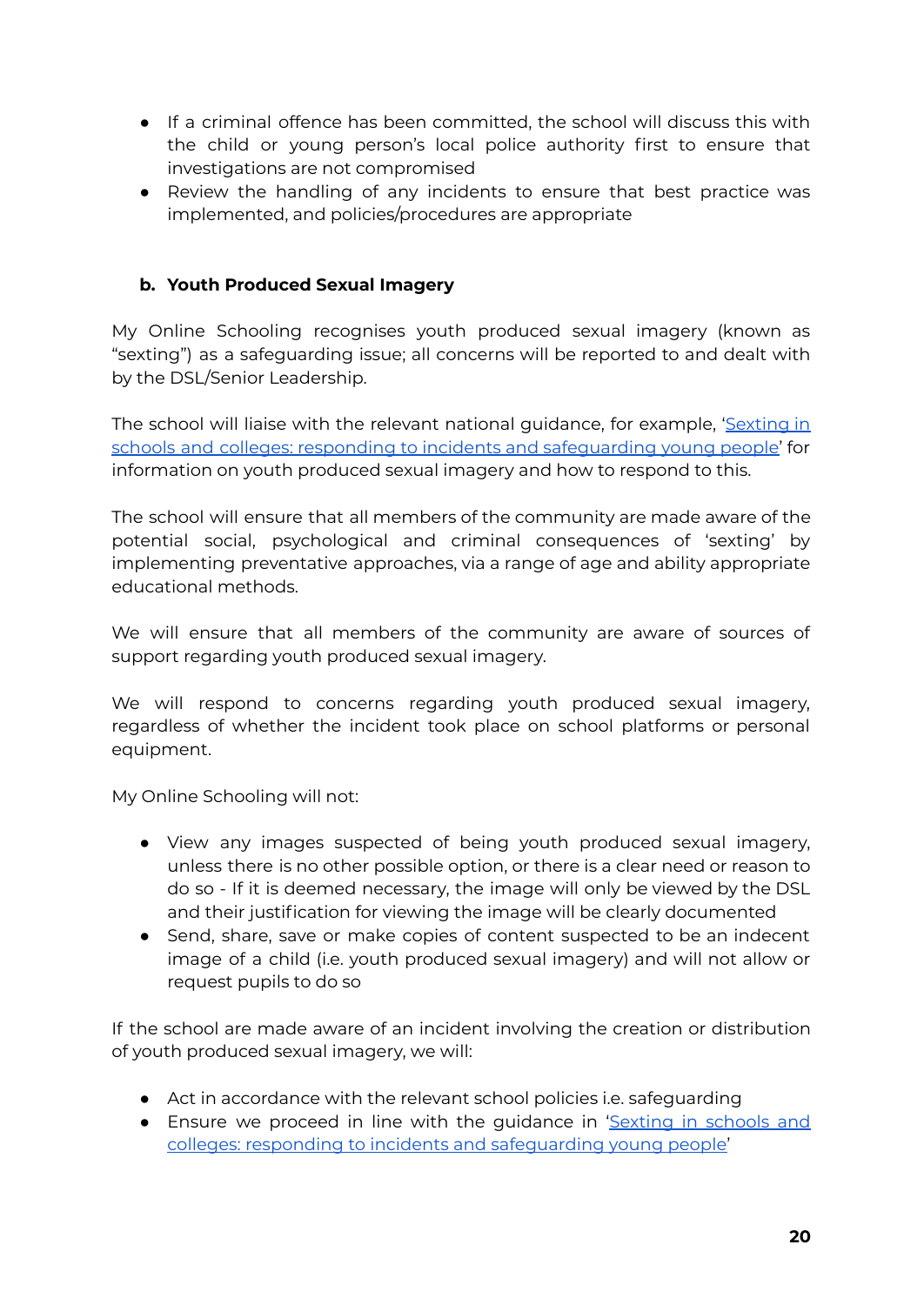- Block access to all users and isolate the image, where the image has been taken or shared on school platforms
- Consider the risks to and the vulnerability of the pupil(s) involved, including carrying out checks with other agencies
- Inform parents and carers, where appropriate, about how the incident is being managed
- Make a referral to the relevant Children's Social Services and/or the Police
- Provide the necessary support for pupils, including counselling and pastoral support
- Implement appropriate sanctions in accordance with our Behaviour Policy but taking care so not to further traumatise victims where possible
- Consider deletion of the images, where advised and/or in line with national guidance
- Delete images only when the DSL (and/or DDSL) has confirmed that other agencies do not need to be involved; and are sure that to do so would not place a child at risk or compromise an investigation
- Review the handling of the incident, ensuring that any changes are implemented effectively to maintain best practice

## **c. Online Sexual Abuse and Exploitation**

My Online Schooling will ensure that all members of the community are aware of online child sexual abuse, including: exploitation and grooming; the consequences; possible approaches which may be employed by offenders to target children and how to respond to concerns.

The school recognises online child sexual abuse and exploitation (including criminal exploitation) as a safeguarding issue and, as such, all concerns will be reported to and dealt with by the DSL (and/or DDSL).

We will implement preventative approaches for online child sexual abuse and exploitation (including criminal exploitation) via a range of age and ability appropriate education for pupils, staff and parents/carers.

We will ensure that all members of the community are aware of the support available regarding online child sexual abuse and exploitation (including criminal exploitation).

If the school are made aware of an incident involving sexual abuse and exploitation, we will:

- Act in accordance with the relevant school policies i.e. safeguarding
- Make a referral to Children's Social Services (if appropriate) and to inform the police (via 101 or dialling 999, in the UK) if the child or young person is at immediate risk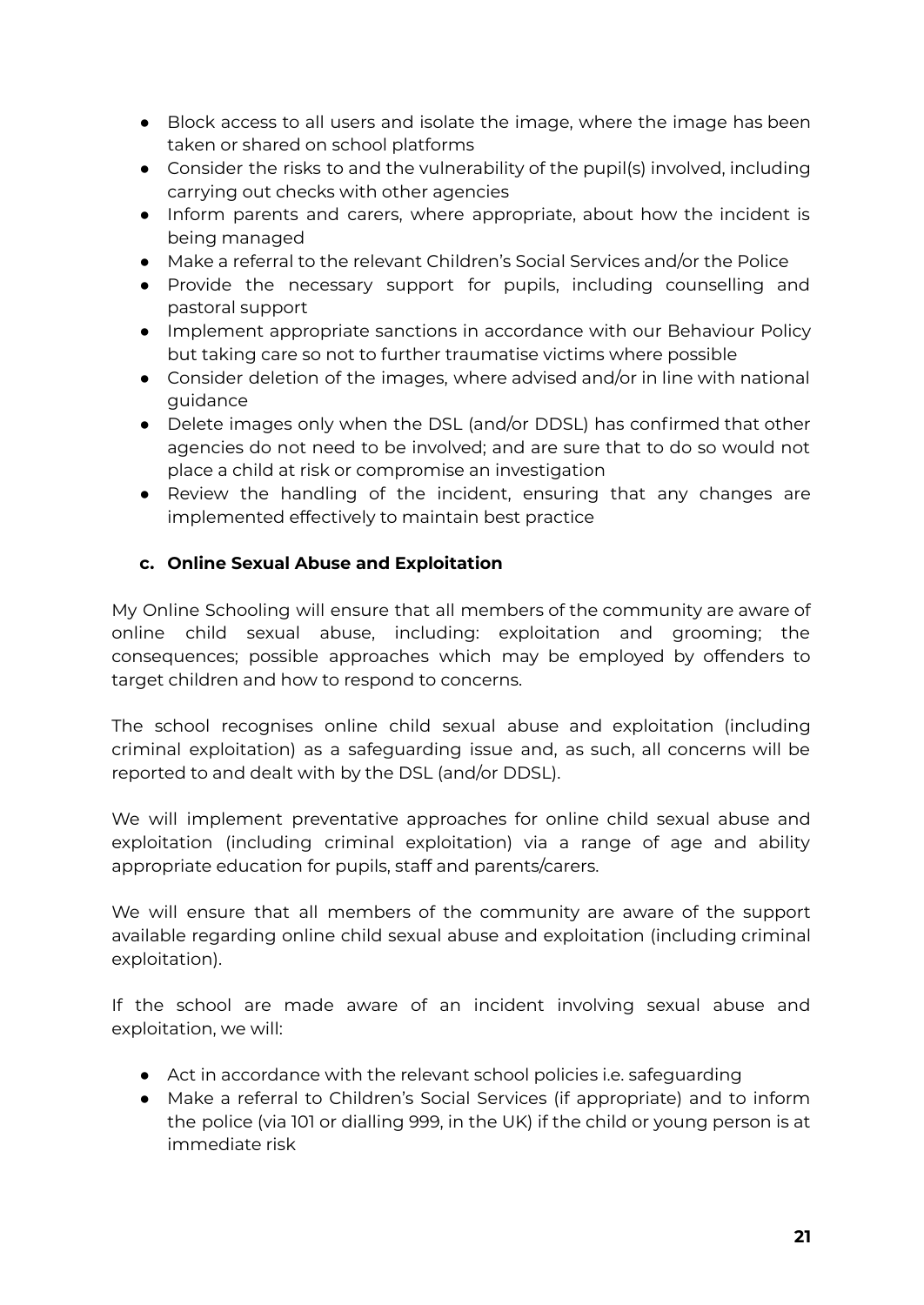- Consider the risks to and the vulnerability of the pupil(s) involved, including carrying out checks with other agencies
- Inform parents and carers, where appropriate, about how the incident is being managed
- Make a referral to the relevant Children's Social Services and/or the Police
- Provide the necessary support for pupils, including counselling and pastoral support
- Review the handling of the incident, ensuring that any changes are implemented effectively to maintain best practice

We will respond to concerns regarding child sexual abuse and exploitation, regardless of whether the incident took place on school platforms or personal equipment.

Where possible, pupils will be involved in decision making and if appropriate, will be empowered to report concerns such as via the Click CEOP report: [www.ceop.police.uk/safety-centre/.](http://www.ceop.police.uk/safety-centre/) There is also a CEOP button in the pupil common room that links to this website.

If we are unclear whether a criminal offence has been committed, the DSL (and/or DDSL) will obtain advice immediately through the Police.

## **d. Indecent Images of Children (IIOC)**

My Online Schooling will ensure that all members of the community are made aware of the possible consequences of accessing Indecent Images of Children (IIOC).

We will respond to concerns regarding IIOC on the school platforms or on pupil personal devices.

We will seek to prevent accidental access to IIOC by ensuring teachers check all websites and platforms they are using, beforehand, when they are outwith Zoom and Canvas. Parents and carers are strongly recommended to ensure that age appropriate websites are accessed in the home and that the necessary filtering and monitoring is taking place. As pupils school from home, the school has a limited ability to prevent pupils accessing this content accidentally.

If the school is unclear if a criminal offence has been committed, the DSL (and/or DDSL) will obtain advice immediately from the Police.

If the school are made aware of IIOC, we will:

- Act in accordance with the relevant school policies i.e. safeguarding
- Immediately inform the appropriate external bodies and the police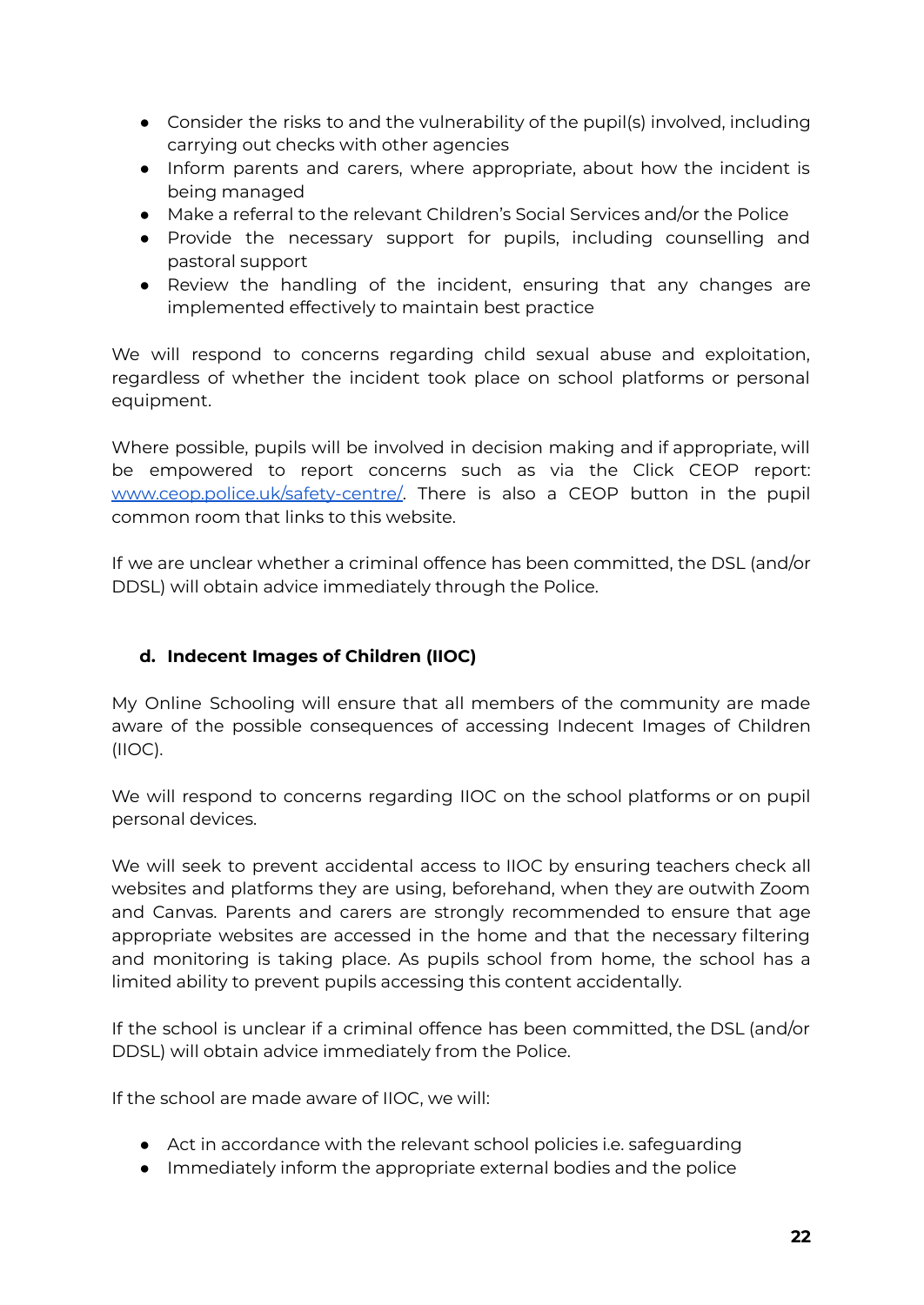If made aware that a member of staff or a pupil has been inadvertently exposed to indecent images of children, we will:

- Ensure that the DSL (and/or DDSL) is informed
- Ensure that the URLs (web page addresses) which contain the suspect images are reported to the Internet Watch Foundation via [www.iwf.org.uk](http://www.iwf.org.uk)
- Ensure that any copies that exist of the image, for example in emails, are deleted
- Report concerns, as appropriate to parents/carers

If made aware that indecent images of children have been found on the school platforms, we will:

- Ensure that the DSL (and/or DDSL) is informed
- Ensure that the URLs (web page addresses) which contain the suspect images are reported to the Internet Watch Foundation via [www.iwf.org.uk](http://www.iwf.org.uk)
- Inform the Police (via 101 or 999, in the UK) where child is thought to be at immediate risk
- ensure that any copies that exist of the image, for example in emails, are deleted
- only store copies of images (securely, where no one else has access to them and delete all other copies) at the request of the police only
- report concerns, as appropriate to parents/carer

If made aware that a member of staff is in possession of indecent images of children on school platforms, we will:

- Ensure our DSL (and/or DDSL), Head of School and Principal are informed and decisions will be made on how to proceed with such an allegation
- Block access to school platforms for the member of staff in question
- Contact the Police to seek advice on how to proceed

### **e. Cyberbullying**

Cyberbullying, along with all other forms of bullying, will not be tolerated at the school. Full details of how we will respond to cyberbullying are set out in our anti-bullying and safeguarding policies.

### **f. Online Hate**

Online hate content, directed towards or posted by, specific members of the My Online Schooling community will not be tolerated at the school and will be responded to in line with existing policies, including anti-bullying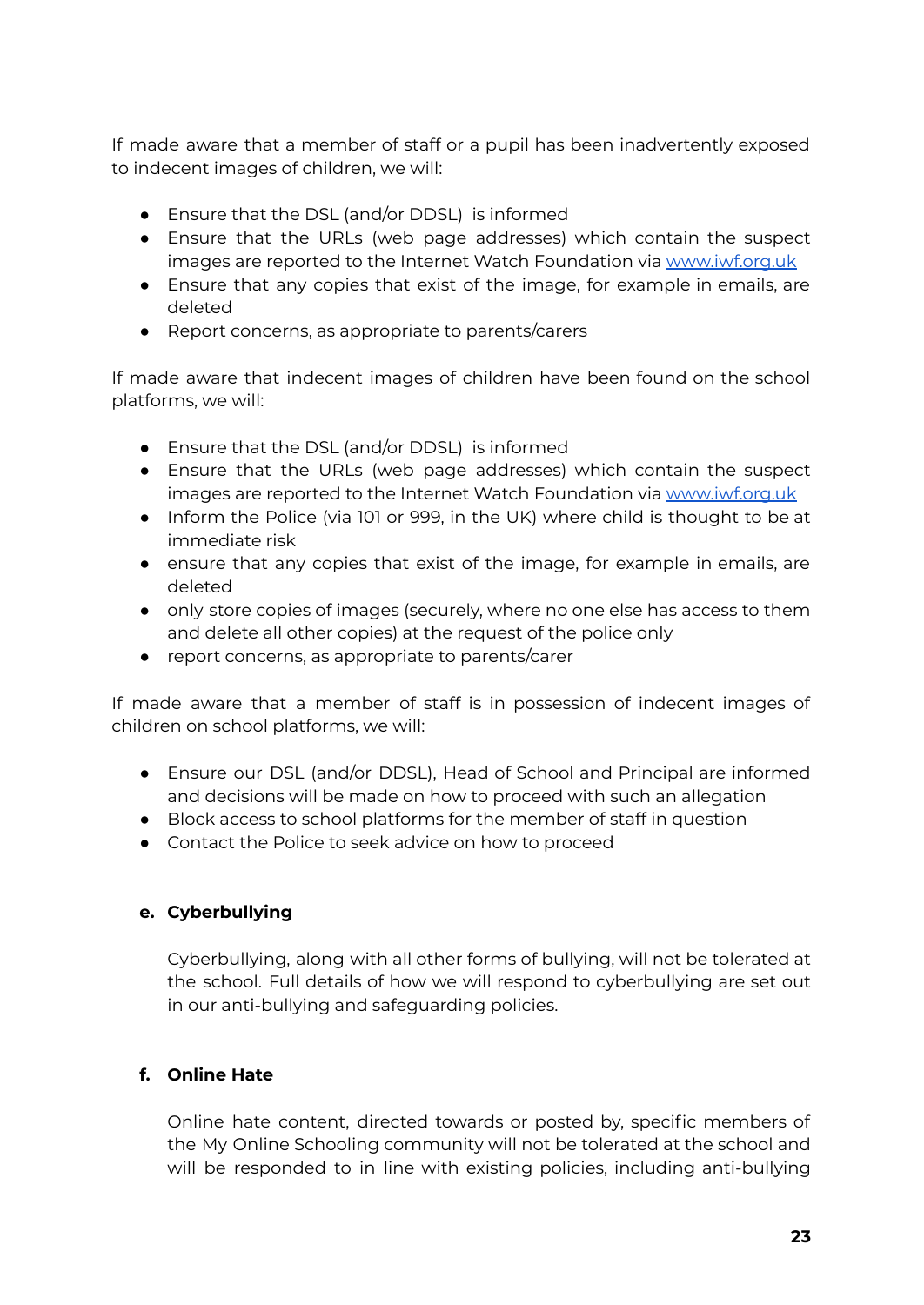and behaviour. All members of the community will be advised to report online hate in accordance with relevant policies and procedures. The police will be contacted if a criminal offence is suspected. If we are unclear on how to respond, or whether a criminal offence has been committed, the DSL (and/or DDSL) will obtain advice from the police.

### **g. Online Radicalisation and Extremism**

We will take all reasonable precautions to ensure that pupils and staff are safe from terrorist and extremist material when accessing our school platforms. Parents and carers are strongly recommended to ensure that age appropriate websites are accessed in the home and that the necessary filtering and monitoring is taking place. As pupils school from home, the school has a limited ability to prevent pupils accessing extremist material that may seek to radicalise pupils.

If we are concerned that a child, young person or parent/carer may be at risk of radicalisation online, the DSL (and/or DDSL) will be informed immediately, and action will be taken in line with the relevant policies i.e. safeguarding policies.

If we are concerned that members of staff may be at risk of radicalisation online, the DSL (and/or DDSL) the Head of School and the Principal will be informed immediately, and action will be taken in line with national guidance (The [Prevent](https://assets.publishing.service.gov.uk/government/uploads/system/uploads/attachment_data/file/439598/prevent-duty-departmental-advice-v6.pdf) Duty) and any advice sought from the police.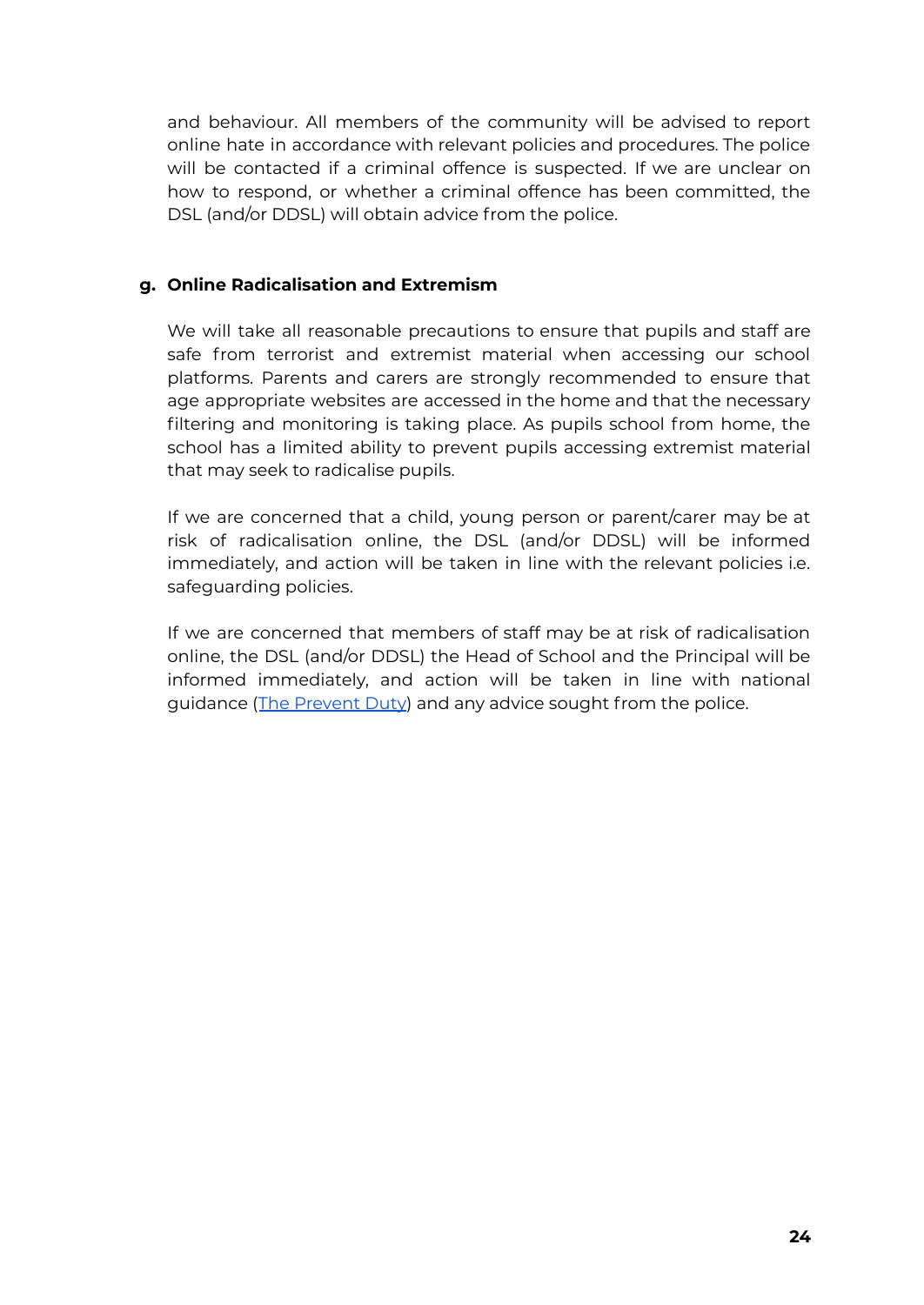# **e-safety Links**

| <b>Link</b>                                                                                 | <b>Description</b>                                                                                                                                             |
|---------------------------------------------------------------------------------------------|----------------------------------------------------------------------------------------------------------------------------------------------------------------|
| <b>CEOP: Thinkuknow</b>                                                                     | Suggested sites and internet safety advice by<br>age group                                                                                                     |
| ChildLine: Staying safe online                                                              | ChildLine is a private and confidential service<br>for children and young people up to the age<br>of 19.                                                       |
| <b>Childnet International: Parents and</b><br>Carers                                        | Working to help make the internet a great<br>and safe place for children.                                                                                      |
| <b>Digital Trends: Android App Security</b><br>Basics: Easy Ways To Keep Your Phone<br>Safe | How to avoid inadvertently downloading<br>malware, basic tips to keep your Android<br>phone safe and secure.                                                   |
| <b>Digizen Family Agreement</b>                                                             | A common understanding of what is and<br>what isn't appropriate behaviour online.                                                                              |
| <b>Internet Watch Foundation</b>                                                            | Report criminal online content securely and<br>confidentially.                                                                                                 |
| K <sub>9</sub> Web Protection                                                               | Free, enterprise-class security software<br>designed for home computers                                                                                        |
| Kids Privacy: Tips & Scripts for<br>Parenting in the Digital World                          | Information and resources for parents on<br>raising kids in a digital world.                                                                                   |
| <b>KidSMART</b>                                                                             | SMART rules - (S) afe (M) eeting (A) ccepting<br>(R)eliable (T)ell                                                                                             |
| Macworld: Set up a kid-friendly iPad                                                        | Before handing over your iPad to a child, it's<br>best to do some parental preparation.                                                                        |
| <b>National Crime Agency - Child</b><br><b>Exploitation and Online Protection</b><br>(CEOP) | CEOP helps children stay safe online. Report<br>inappropriate online behaviour.                                                                                |
| NSPCC: Online porn                                                                          | Advice on how to talk to your child about the<br>risks of online porn and sexually explicit<br>material.                                                       |
| <b>Virtual Global Taskforce</b>                                                             | An international partnership of law<br>enforcement agencies, non-government<br>organisations and industry to help protect<br>children from online child abuse. |
| Xbox 360: Online safety and privacy<br>settings                                             | Change the online safety and privacy settings<br>for any profile on the Xbox 360 console                                                                       |
| Xbox One: Family SecurityONE security                                                       | Learn how to configure privacy and online<br>safety settings for Xbox One.                                                                                     |